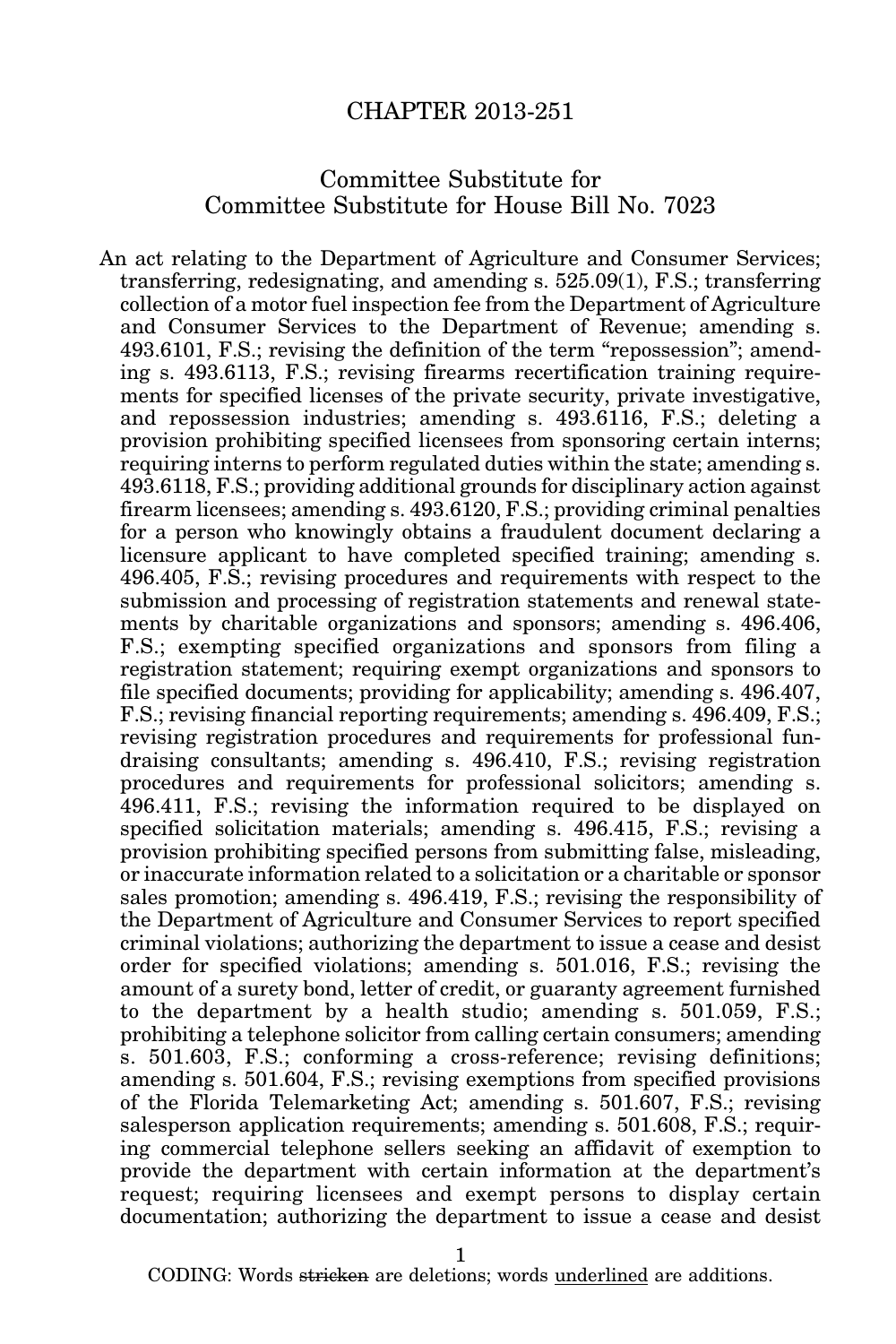order and to order a salesperson to leave an office if the salesperson is unable to properly display or produce a license or a receipt of filing of an affidavit of exemption; amending s. 501.611, F.S.; providing that a surety bond filed with the department by a commercial telephone seller remains in force for a specified period; amending s. 501.615, F.S.; revising the contract requirements and restrictions on telephonic sales by commercial telephone sellers; amending s. 501.617, F.S.; authorizing an enforcing authority to conduct regulatory inspections; amending s. 507.03, F.S.; requiring moving brokers to provide certain information at the request of the department; amending s. 507.07, F.S.; prohibiting movers and moving brokers from entering into certain service contracts with certain unregistered persons; amending s. 525.01, F.S.; revising the definition of the term "alternative fuel"; repealing s.  $525.09(2)$ -(4), F.S., relating to the payment and applicability of an inspection fee for testing and analyzing petroleum fuels; amending s. 525.10, F.S.; deleting a provision requiring certain moneys to be paid into the State Treasury before being deposited into a specified trust fund; amending s. 525.16, F.S.; requiring entities that sell or distribute certain fuels to meet fuel standards adopted by the department; providing a release of liability for certain entities who supply and blend fuels that meet department standards; amending s. 526.141, F.S.; providing that certain entities are not liable for damages resulting from the use of incompatible motor fuels under certain circumstances; amending s. 527.01, F.S.; defining the term "license year" applicable to certain liquefied petroleum gas licenses; amending s. 527.0201, F.S.; revising examination requirements for applicants seeking certain licenses; revising continuing education requirements for specified qualifiers; amending s. 527.03, F.S.; revising the requirements and procedure for renewal of liquefied petroleum gas licenses; amending s. 531.415, F.S.; revising a provision exempting certain petroleum equipment from specified fees; amending s. 531.61, F.S.; revising a provision exempting certain devices from permitting requirements; creating s. 531.67, F.S., and repealing s. 40, ch. 2009-66, Laws of Florida, relating to permits for weights and measures instruments or devices, to provide for codification in the Florida Statutes of the expiration of specified provisions and extending the expiration date; amending s. 539.001, F.S.; revising fingerprinting requirements for a pawnbroker license application; amending s. 559.802, F.S.; requiring a specified notice to be filed on a form adopted by the department; amending s. 559.803, F.S.; revising the requirements of the mandatory written disclosure statement provided to purchasers of business opportunities; repealing s. 559.805, F.S., relating to mandatory filings and disclosure of advertisement identification numbers by sellers of business opportunities; amending s. 559.807, F.S.; deleting a provision providing for the use of certain securities requirements relating to selling business opportunities; amending s. 559.813, F.S.; deleting a provision authorizing the department to impose specified penalties for certain violations relating to selling business opportunities; deleting a provision authorizing the department to adopt rules; deleting a provision naming the department as an enforcing authority; amending s. 559.815, F.S.; conforming provisions to changes made by the act; amending s. 559.9221, F.S.; revising the membership of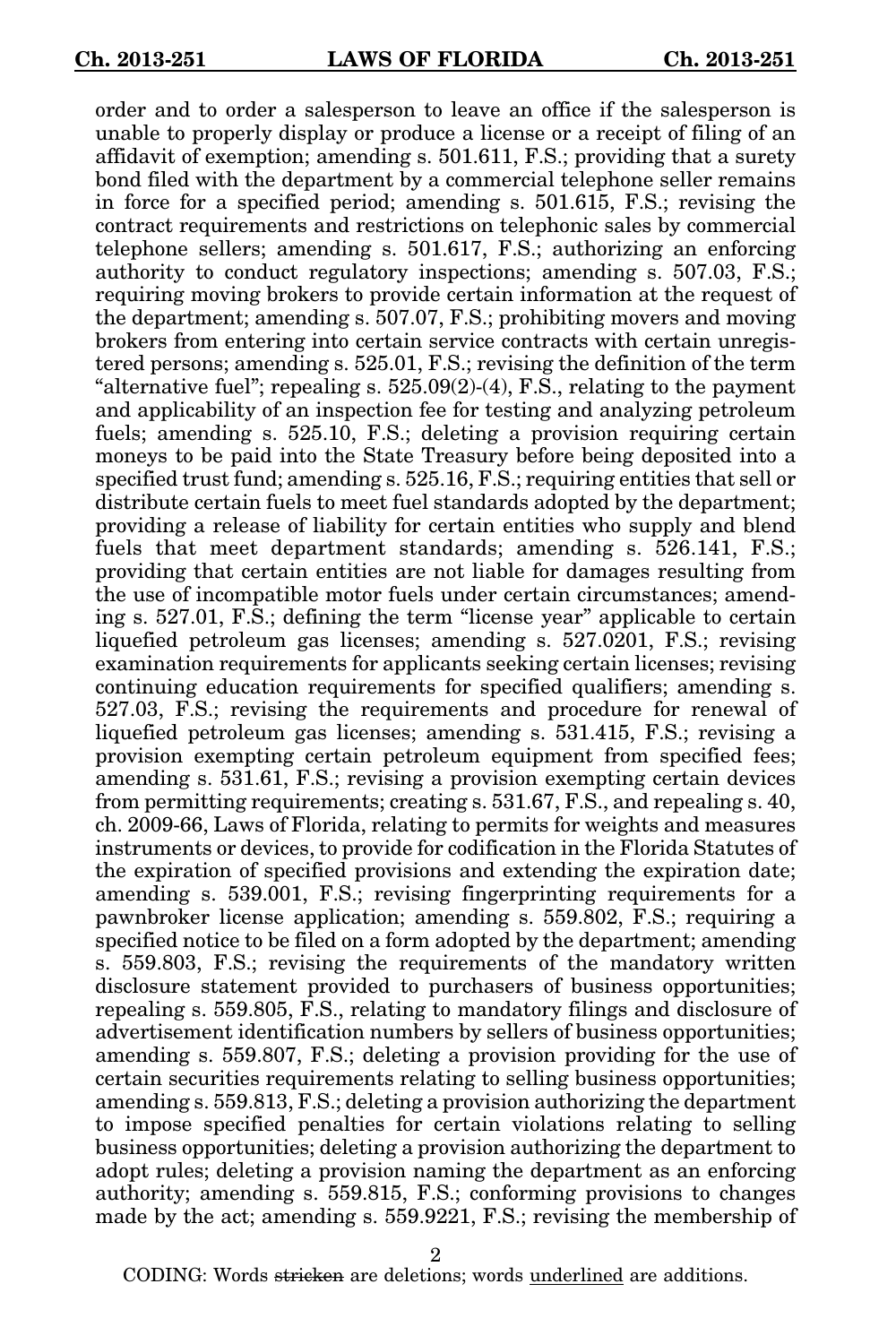the Motor Vehicle Repair Advisory Council; amending s. 616.242, F.S.; revising amusement ride insurance coverage requirements; amending s. 721.20, F.S.; requiring specified persons who sell timeshare plans to be licensed as commercial telephone sellers or salespersons under ch. 501, F.S.; providing for severability; providing an effective date.

Be It Enacted by the Legislature of the State of Florida:

Section 1. Subsection (1) of section 525.09, Florida Statutes, is transferred, redesignated as paragraph (h) of subsection (1) of section 206.41, Florida Statutes, and amended to read:

206.41 State taxes imposed on motor fuel.—

(1) The following taxes are imposed on motor fuel under the circumstances described in subsection (6):

 $(h)(1)$  An additional 0.125 cents per net gallon is levied on all motor fuel for sale or use in this state for the purpose of defraying the expenses incident to inspecting, testing, and analyzing motor fuel petroleum fuels in this state, there shall be paid to the department a charge of one-eighth cent per gallon on all gasoline, kerosene (except when used as aviation turbine fuel), and #1 fuel oil for sale or use in this state. All moneys collected pursuant to this paragraph shall be deposited into the State Treasury. Such moneys shall be distributed monthly into the General Inspection Trust Fund. This inspection fee shall be imposed in the same manner as the motor fuel tax pursuant to s. 206.41. Payment shall be made on or before the 25th day of each month.

Section 2. Subsection (22) of section 493.6101, Florida Statutes, is amended to read:

493.6101 Definitions.—

(22) "Repossession" means the recovery of a motor vehicle as defined under s.  $320.01(1)$ , a mobile home as defined in s.  $320.01(2)$ , a motorboat as defined under s. 327.02, an aircraft as defined in s. 330.27(1), a personal watercraft as defined in s. 327.02, an all-terrain vehicle as defined in s. 316.2074, farm equipment as defined under s. 686.402, or industrial equipment, by an individual who is authorized by the legal owner, lienholder, or lessor to recover, or to collect money payment in lieu of recovery of, that which has been sold or leased under a security agreement that contains a repossession clause. As used in this subsection, the term "industrial equipment" includes, but is not limited to, tractors, road rollers, cranes, forklifts, backhoes, and bulldozers. The term "industrial equipment" also includes other vehicles that are propelled by power other than muscular power and that are used in the manufacture of goods or used in the provision of services. A repossession is complete when a licensed recovery agent is in control, custody, and possession of such repossessed property. Property that is being repossessed shall be considered to be in the control, custody, and possession of a recovery agent if the property being repossessed is secured in

3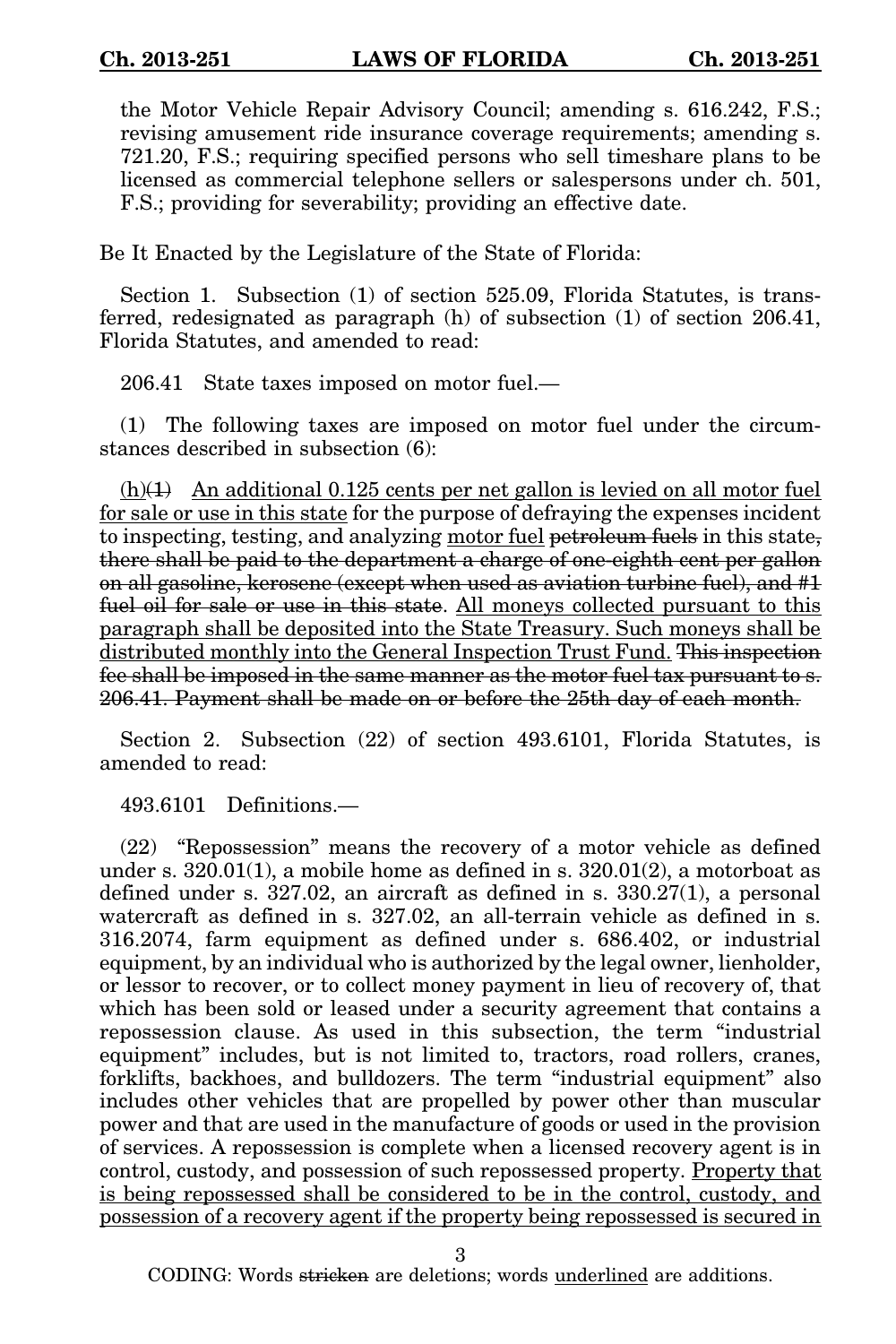preparation for transport from the site of the recovery by means of being attached to or placed on the towing or other transport vehicle or if the property being repossessed is being operated or about to be operated by an employee of the recovery agency.

Section 3. Paragraph (b) of subsection (3) of section 493.6113, Florida Statutes, is amended to read:

493.6113 Renewal application for licensure.—

(3) Each licensee is responsible for renewing his or her license on or before its expiration by filing with the department an application for renewal accompanied by payment of the prescribed license fee.

(b) Each Class "G" licensee shall additionally submit proof that he or she has received during each year of the license period a minimum of 4 hours of firearms recertification training taught by a Class "K" licensee and has complied with such other health and training requirements which the department shall may adopt by rule. Proof of completion of firearms recertification training shall be submitted to the department upon completion of the training. If documentation of completion of the required training is not submitted by the end of the first year of the 2-year term of the license, the individual's license shall be automatically suspended until proof of the required training is submitted to the department. If documentation of completion of the required training is not submitted by the end of the second year of the 2-year term of the license, the license shall not be renewed unless If proof of a minimum of 4 hours of annual firearms recertification training cannot be provided, the renewal applicant completes shall complete the minimum number of hours of range and classroom training required at the time of initial licensure. The department may waive the foregoing firearms training requirement if:

1. The applicant provides proof that he or she is currently certified as a law enforcement officer or correctional officer under the Criminal Justice Standards and Training Commission and has completed law enforcement firearms requalification training annually during the previous 2 years of the licensure period;

2. The applicant provides proof that he or she is currently certified as a federal law enforcement officer and has received law enforcement firearms training administered by a federal law enforcement agency annually during the previous 2 years of the licensure period; or.

3. The applicant submits a valid firearm certificate among those specified in s. 493.6105(6)(a) and provides proof of having completed requalification training during the previous 2 years of the licensure period.

Section 4. Subsection (3) of section 493.6116, Florida Statutes, is amended to read:

493.6116 Sponsorship of interns.—

4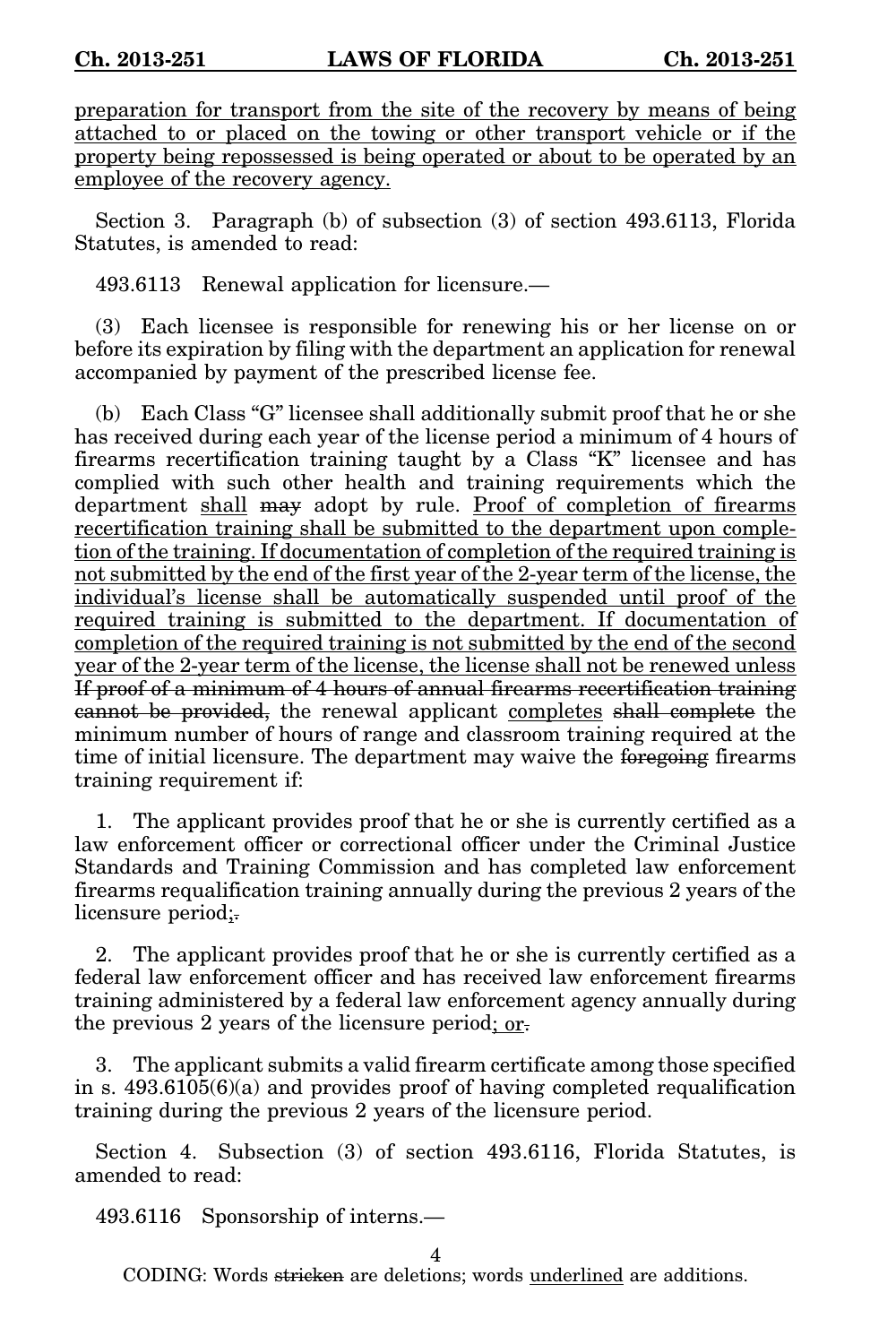(3) Internship is intended to serve as a learning process. Sponsors shall assume a training status by providing direction and control of interns. Sponsors shall only sponsor interns whose place of business is within a 50 mile distance of the sponsor's place of business and shall not allow interns to operate independently of such direction and control, or require interns to perform activities that which do not enhance the intern's qualification for licensure. Interns must perform regulated duties within the boundaries of this state during the period of internship.

Section 5. Paragraphs  $(u)$  and  $(v)$  of subsection  $(1)$  of section 493.6118, Florida Statutes, are redesignated as paragraphs  $(w)$  and  $(x)$ , respectively, and new paragraphs (u) and (v) are added to that subsection to read:

493.6118 Grounds for disciplinary action.—

(1) The following constitute grounds for which disciplinary action specified in subsection (2) may be taken by the department against any licensee, agency, or applicant regulated by this chapter, or any unlicensed person engaged in activities regulated under this chapter.

(u) For a Class "G" licensee, failing to timely complete recertification training as required in s. 493.6113(3)(b).

(v) For a Class "K" licensee, failing to maintain active certification specified under s. 493.6105(6).

Section 6. Subsection (1) of section 493.6120, Florida Statutes, is amended, and subsection (5) is added to that section, to read:

493.6120 Violations; penalty.—

(1) Any person who violates any provision of this chapter except subsection (5) and s. 493.6405 commits a misdemeanor of the first degree, punishable as provided in s. 775.082 or s. 775.083.

(5) A person may not knowingly possess, issue, cause to be issued, sell, submit, or offer a fraudulent training certificate, proficiency form, or other official document that declares an applicant to have successfully completed any course of training required for licensure under this chapter when that person either knew or reasonably should have known that the certificate, form, or document was fraudulent. A person who violates this subsection commits a felony of the third degree, punishable as provided in s. 775.082, s. 775.083, or s. 775.084.

Section 7. Paragraph (b) of subsection (1) and subsections (2) and (7) of section 496.405, Florida Statutes, are amended to read:

496.405 Registration statements by charitable organizations and sponsors.—

(1)

5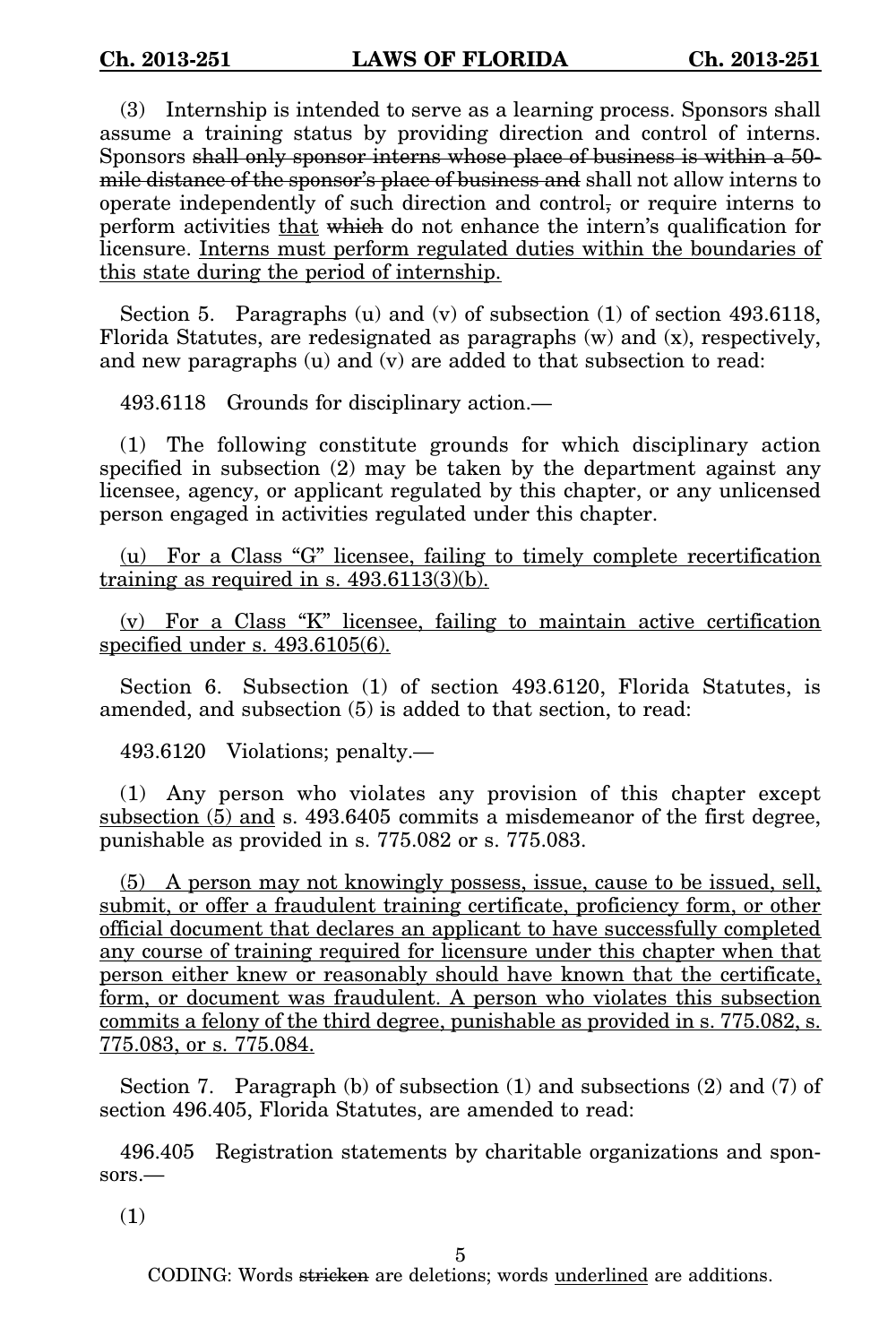(b) Any changes in the information submitted on the initial registration statement or the last renewal statement must be updated annually on a renewal statement provided by the department on or before the date that marks one year after the date the department approved the initial registration statement as provided in this section. The department shall annually provide a renewal statement to each registrant by mail or by electronic mail at least 30 60 days before the renewal date.

(2) The initial registration statement must be submitted on a form prescribed by the department, signed under oath by an authorized official the treasurer or chief fiscal officer of the charitable organization or sponsor who shall certify that the registration statement is true and correct, and include the following information or material:

(a) A copy of the financial report or Internal Revenue Service Form 990 and all attached schedules Schedule A or Internal Revenue Service Form 990-EZ and Schedule O required under s. 496.407 for the immediately preceding fiscal year. A newly organized charitable organization or sponsor with no financial history must file a budget for the current fiscal year.

(b) The name of the charitable organization or sponsor, the purpose for which it is organized, the name under which it intends to solicit contributions, and the purpose or purposes for which the contributions to be solicited will be used.

(c) The name of the individuals or officers who are in charge of any solicitation activities.

(d) A statement of whether:

1. The charitable organization or sponsor is authorized by any other state to solicit contributions;

2. The charitable organization or sponsor or any of its officers, directors, trustees, or principal salaried executive personnel have been enjoined in any jurisdiction from soliciting contributions or have been found to have engaged in unlawful practices in the solicitation of contributions or administration of charitable assets;

3. The charitable organization or sponsor has had its registration or authority denied, suspended, or revoked by any governmental agency, together with the reasons for such denial, suspension, or revocation; and

4. The charitable organization or sponsor has voluntarily entered into an assurance of voluntary compliance in any jurisdiction or agreement similar to that set forth in s. 496.420, together with a copy of that agreement.

5. The charitable organization or sponsor or any of its officers, directors, trustees, or employees, regardless of adjudication, has been convicted of, or found guilty of, or pled guilty or nolo contendere to, or has been incarcerated within the last 10 years as a result of having previously been convicted of, or

6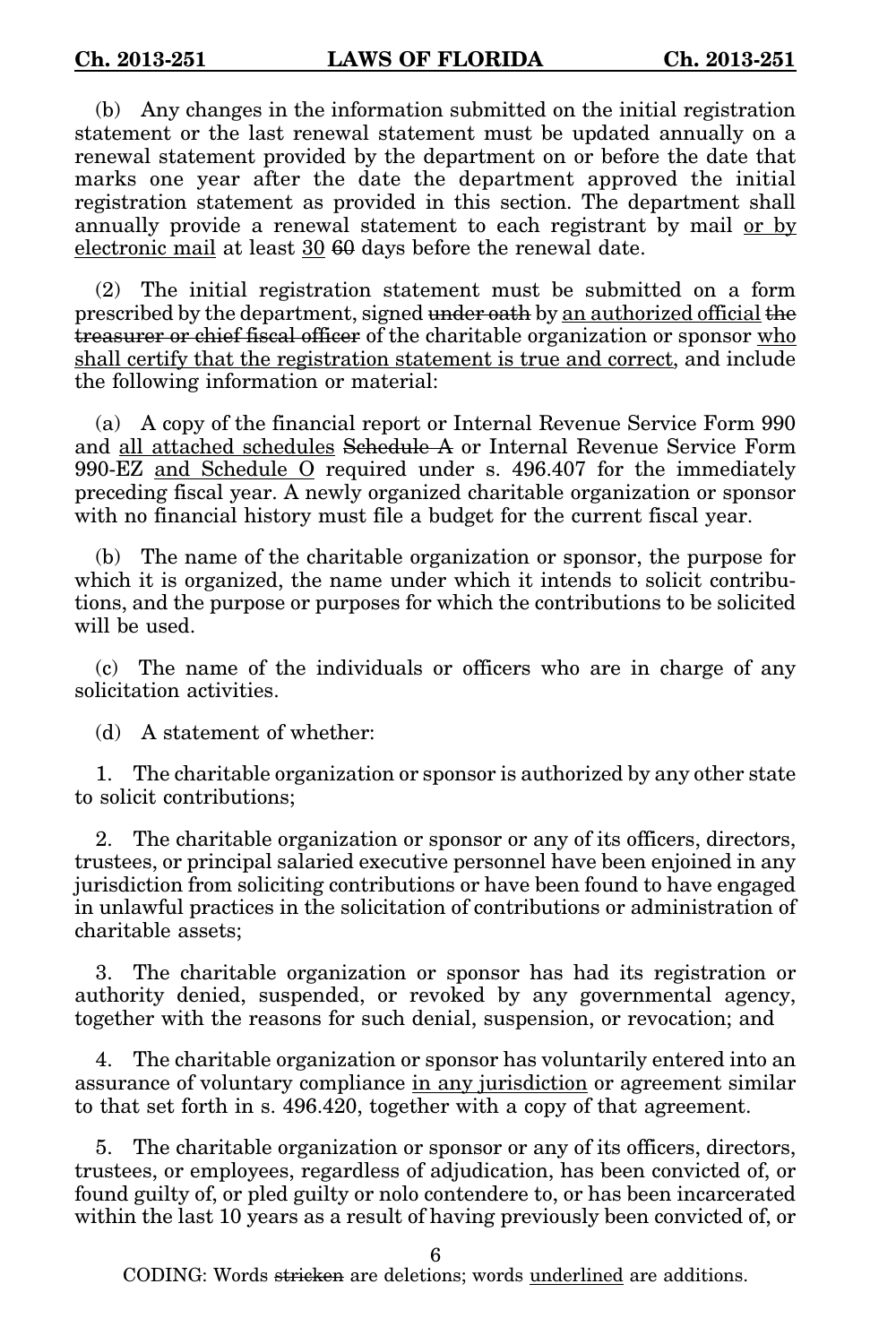found guilty of, or pled guilty or nolo contendere to, any felony or any crime involving fraud, theft, larceny, embezzlement, fraudulent conversion, misappropriation of property, or any crime arising from the conduct of a solicitation for a charitable organization or sponsor within the last 10 years and, if so, the name of such person, the nature of the offense, the date of the offense, the court having jurisdiction in the case, the date of conviction or other disposition, and the disposition of the offense.

6. The charitable organization or sponsor or any of its officers, directors, trustees, or employees, regardless of adjudication, has been convicted of, or found guilty of, or pled guilty or nolo contendere to, or has been incarcerated within the last 10 years as a result of having previously been convicted of, or found guilty of, or pled guilty or nolo contendere to, any crime involving fraud, theft, larceny, embezzlement, fraudulent conversion, misappropriation of property, or any crime enumerated in this chapter or resulting from acts committed while involved in the solicitation of contributions within the last 10 years and, if so, the name of such person, the nature of the offense, the date of the offense, the court having jurisdiction in the case, the date of conviction or other disposition, and the disposition of the offense.

7.6. The charitable organization or sponsor or any of its officers, directors, trustees, or employees has been enjoined from violating any law relating to a charitable solicitation, and, if so, the name of such person, the date of the injunction, and the court issuing the injunction.

(e) The names, street addresses, and telephone numbers of any professional solicitor, professional fundraising consultant, and commercial coventurer who is acting or has agreed to act on behalf of the charitable organization or sponsor, together with a statement setting forth the specific terms of the arrangements for salaries, bonuses, commissions, expenses, or other remunerations to be paid the fundraising consultant and professional solicitor.

(f) With initial registration only, a statement showing when and where the organization was established and the tax-exempt status of the organization together with a copy of any federal tax exemption determination letter. If the charitable organization or sponsor has not received a federal tax exemption determination letter at the time of initial registration, a copy of such determination must be filed with the department within 30 days after receipt of the determination by the charitable organization or sponsor. If the organization is subsequently notified by the Internal Revenue Service of any challenge to its continued entitlement to federal tax exemption, the charitable organization or sponsor shall notify the department of this fact within 30 days after receipt.

(g) The following information must be filed with the initial registration statement and must be updated when any change occurs in the information that was previously filed with the initial registration statement: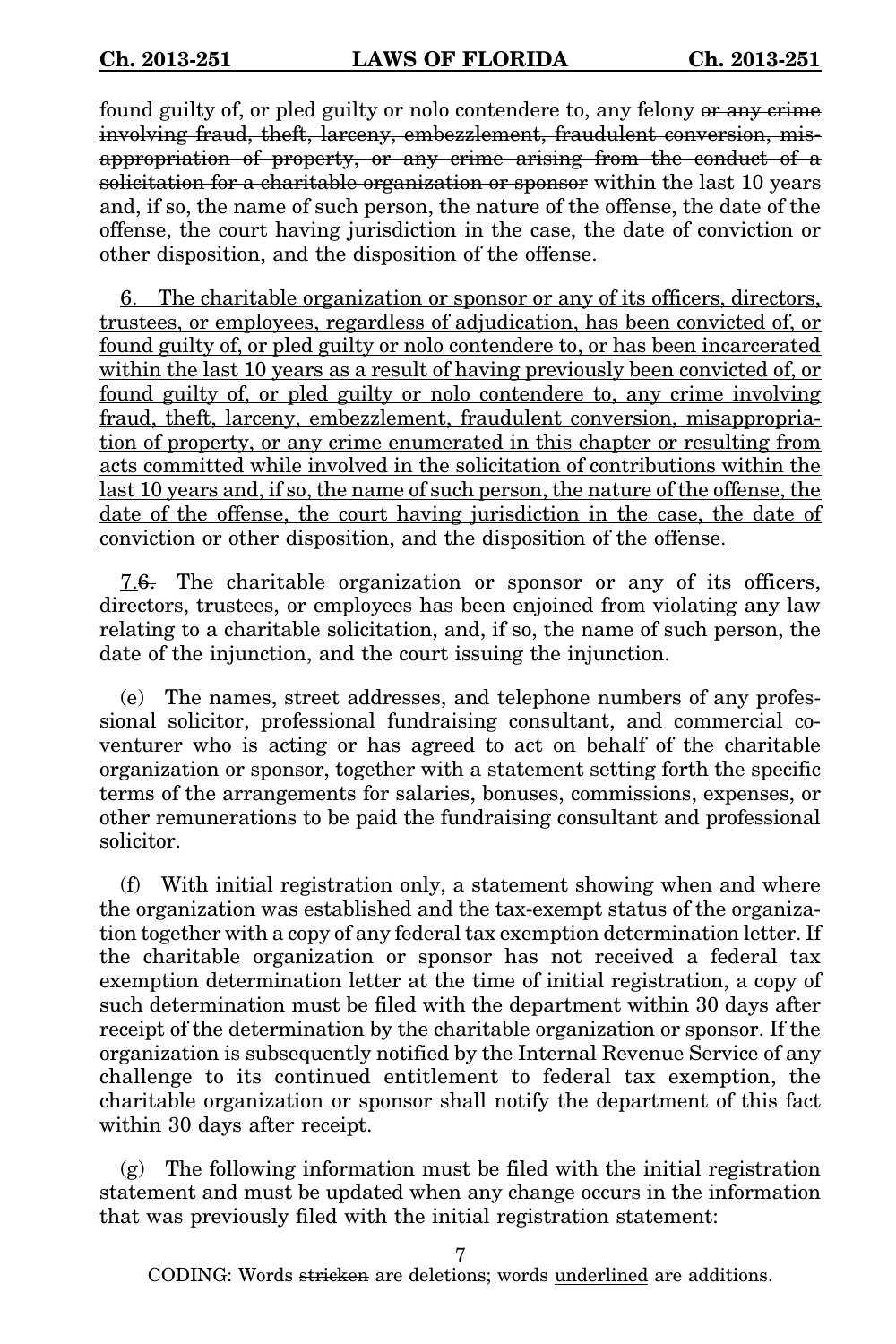1. The principal street address and telephone number of the organization and the street address and telephone numbers of any offices in this state or, if the charitable organization or sponsor does not maintain an office in this state, the name, street address, and telephone number of the person that has custody of its financial records. The parent organization that files a consolidated registration statement on behalf of its chapters, branches, or affiliates must additionally provide the street addresses and telephone numbers of all such locations in this state.

2. The names and street addresses of the officers, directors, trustees, and the principal salaried executive personnel.

3. The date when the charitable organization's or sponsor's fiscal year ends.

4. A list or description of the major program activities.

5. The names, street addresses, and telephone numbers of the individuals or officers who have final responsibility for the custody of the contributions and who will be responsible for the final distribution of the contributions.

(7) The department must examine each initial registration statement or annual renewal statement and the supporting documents filed by a charitable organization or sponsor and shall determine whether the registration requirements are satisfied. Within 15 10 working days after its receipt of a statement, the department must examine the statement, notify the applicant of any apparent errors or omissions, and request any additional information the department is allowed by law to require. Failure to correct an error or omission or to supply additional information is not grounds for denial of the initial registration or annual renewal statement unless the department has notified the applicant within the 15-working-day 10-working-day period. The department must approve or deny each statement, or must notify the applicant that the activity for which she or he seeks registration is exempt from the registration requirement, within  $15\,10$ working days after receipt of the initial registration or annual renewal statement or the requested additional information or correction of errors or omissions. Any statement that is not approved or denied within  $15\,10$ working days after receipt of the requested additional information or correction of errors or omissions is approved. Within 7 working days after receipt of a notification that the registration requirements are not satisfied, the charitable organization or sponsor may request a hearing. The hearing must be held within 7 working days after receipt of the request, and any recommended order, if one is issued, must be rendered within 3 working days of the hearing. The final order must then be issued within 2 working days after the recommended order. If a recommended order is not issued, the final order must be issued within 5 working days after the hearing. The proceedings must be conducted in accordance with chapter 120, except that the time limits and provisions set forth in this subsection prevail to the extent of any conflict.

8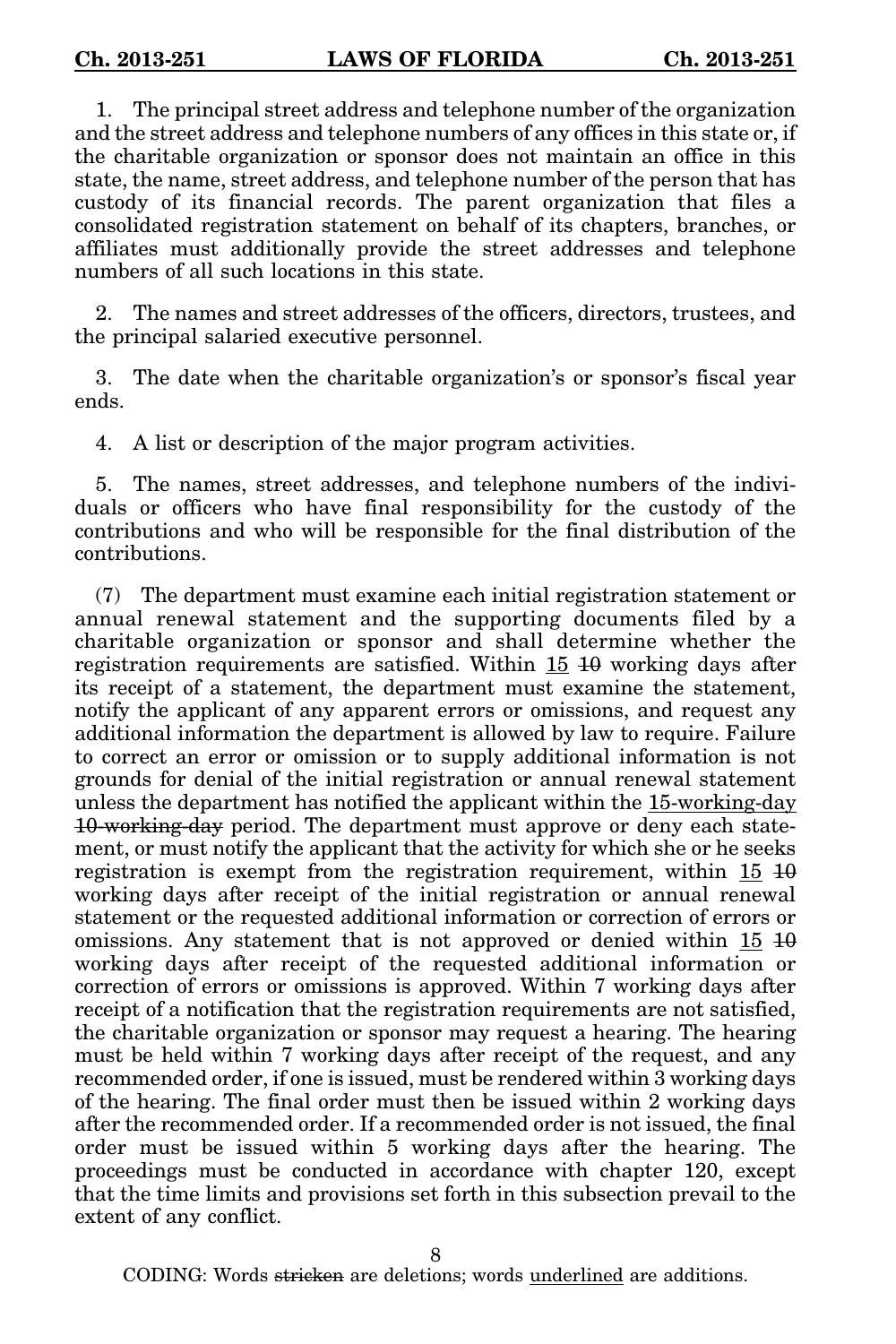Section 8. Section 496.406, Florida Statutes, is amended to read:

496.406 Exemption from registration.—

 $(1)$  The following charitable organizations and sponsors are exempt from the requirements of s. 496.405:

 $(a)(1)$  A person who is soliciting for a named individual, provided that all the contributions collected without any deductions whatsoever are turned over to the beneficiary for her or his use and provided that the person has complied with the requirements of s. 496.413.

 $(b)(2)$  A charitable organization or sponsor that which limits solicitation of contributions to the membership of the charitable organization or sponsor. For the purposes of this paragraph, the term "membership" does not include those persons who are granted a membership upon making a contribution as a result of a solicitation.

 $(c)(3)$  Any division, department, post, or chapter of a veterans' service organization granted a federal charter under Title 36, United States Code.

(d) A charitable organization or sponsor that has less than \$25,000 in total revenue during a fiscal year if the fundraising activities of such organization or sponsor are carried on by volunteers, members, or officers who are not compensated and no part of the assets or income of such organization or sponsor inures to the benefit of or is paid to any officer or member of such organization or sponsor or to any professional fundraising consultant, professional solicitor, or commercial co-venturer. If a charitable organization or sponsor that has less than \$25,000 in total revenue during a fiscal year actually acquires total revenue equal to or in excess of \$25,000, the charitable organization or sponsor must register with the department as required by s. 496.405 within 30 days after the date the revenue reaches \$25,000.

(2) Before soliciting contributions, a charitable organization or sponsor claiming to be exempt from the registration requirements of s. 496.405 under paragraph  $(1)(d)$  must submit annually to the department, on forms prescribed by the department:

(a) The name, address, and telephone number of the charitable organization or sponsor, the name under which it intends to solicit contributions, the purpose for which it is organized, and the purpose or purposes for which the contributions to be solicited will be used.

(b) The tax exempt status of the organization.

(c) The date on which the organization's fiscal year ends.

(d) The names, street addresses, and telephone numbers of the individuals or officers who have final responsibility for the custody of the

9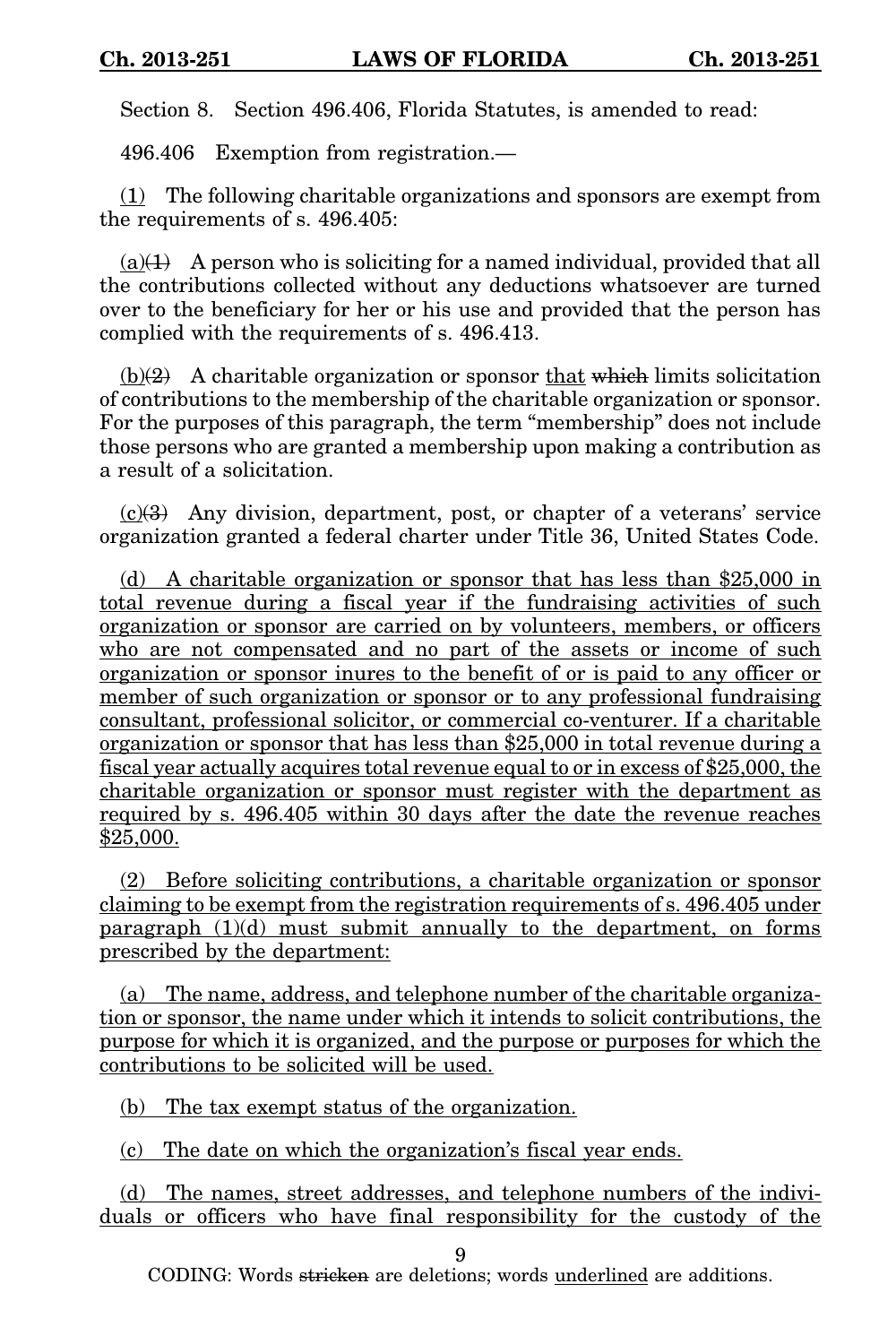contributions and who will be responsible for the final distribution of the contributions.

(e) A financial statement of support, revenue, and expenses and a statement of functional expenses that must include, but not be limited to, expenses in the following categories: program, management and general, and fundraising. In lieu of the financial statement, a charitable organization or sponsor may submit a copy of its Internal Revenue Service Form 990 and all attached schedules or Internal Revenue Service Form 990-EZ and Schedule O.

(3) A charitable organization or sponsor claiming to be exempt from the registration requirements of this chapter shall submit any information that the department may request to substantiate an exemption under this section. A charitable organization or sponsor that fails to submit information satisfactory to the department is not exempt from the requirements of this chapter. In any proceeding, the burden of proving an exemption is upon the charitable organization or sponsor claiming it.

(4) Exemption from the registration requirements of s. 496.405 does not limit the applicability of other provisions of this section to a charitable organization or sponsor.

Section 9. Subsection (2) of section 496.407, Florida Statutes, is amended to read:

496.407 Financial report.—

(2) In lieu of the financial report described in subsection (1), a charitable organization or sponsor may submit a copy of its Internal Revenue Service Form 990 and all attached schedules Schedule A filed for the preceding fiscal year, or a copy of its Internal Revenue Service Form 990-EZ and Schedule O filed for the preceding fiscal year.

Section 10. Subsections (2), (3), and (6) of section 496.409, Florida Statutes, are amended to read:

496.409 Registration and duties of professional fundraising consultant.

(2) Applications for registration or renewal of registration must be submitted on a form prescribed by the department, signed by an authorized official of the professional fundraising consultant who shall certify that the report is true and correct under oath, and must include the following information:

(a) The street address and telephone number of the principal place of business of the applicant and any Florida street addresses if the principal place of business is located outside this state.

(b) The form of the applicant's business.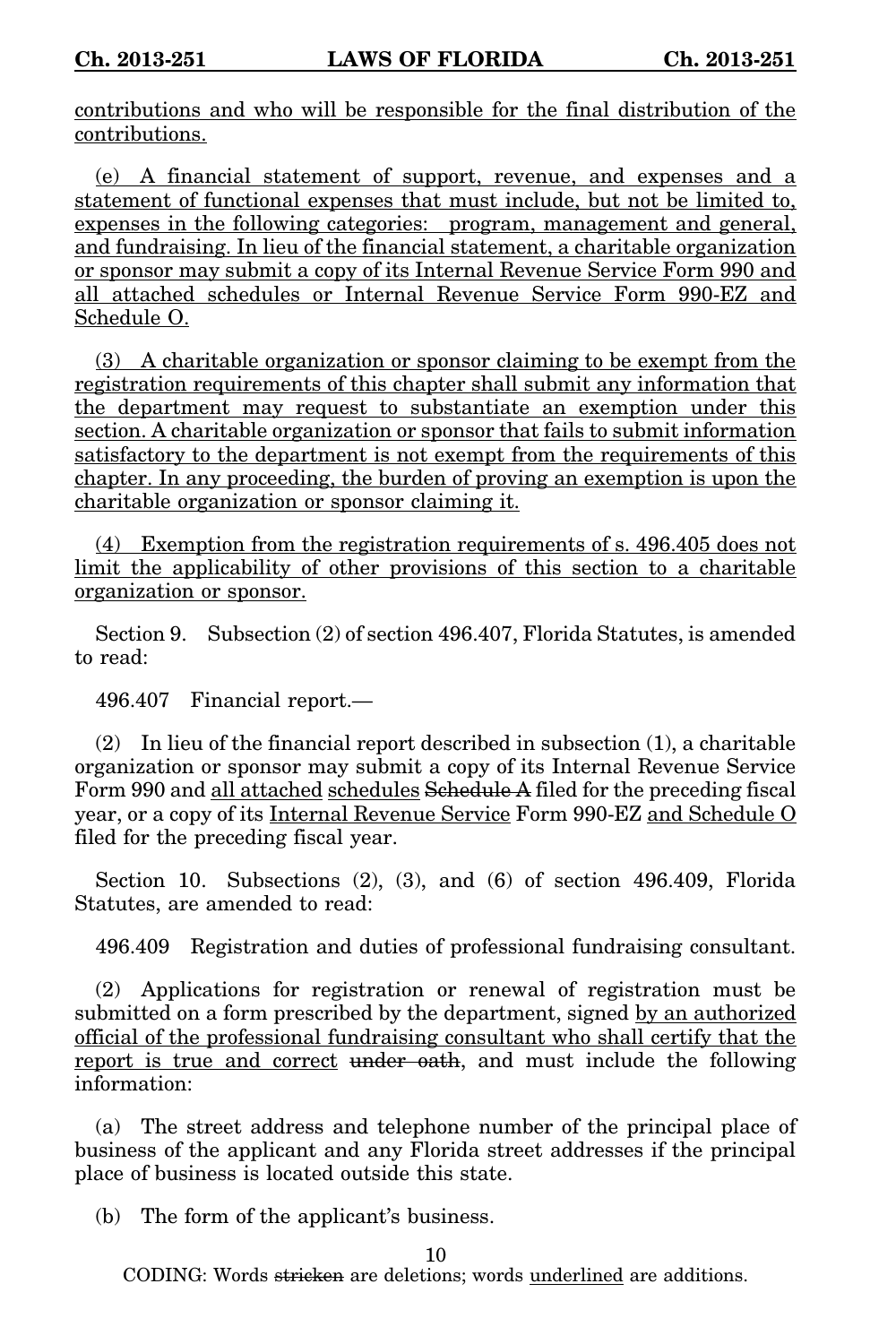(c) The names and residence addresses of all principals of the applicant, including all officers, directors, and owners.

(d) Whether any of the owners, directors, officers, or employees of the applicant are related as parent, child, spouse, or sibling to any other directors, officers, owners, or employees of the applicant; to any officer, director, trustee, or employee of any charitable organization or sponsor under contract to the applicant; or to any supplier or vendor providing goods or services to any charitable organization or sponsor under contract to the applicant.

(e) Whether the applicant or any of its officers, directors, trustees, or employees have, within the last 10 years, regardless of adjudication, been convicted, or found guilty of, or pled guilty or nolo contendere to, or have been incarcerated within the last 10 years as a result of having previously been convicted of, or found guilty of, or pled guilty or nolo contendere to, any felony and, if so, the name of such person, the nature of the offense, the date of the offense, the court having jurisdiction in the case, the date of conviction or other disposition, and the disposition of the offense.

(f) Whether the applicant or any of its officers, directors, trustees, or employees have, regardless of adjudication, been convicted of, or found guilty of, or pled guilty or nolo contendere to, or have been incarcerated within the last 10 years as a result of having previously been convicted of, or found guilty of, or pled guilty or nolo contendere to, a crime within the last 10 years involving fraud, theft, larceny, embezzlement, fraudulent conversion, or misappropriation of property, or any crime arising from the conduct of a solicitation for a charitable organization or sponsor and, if so, the name of such person, the nature of the offense, the date of the offense, the court having jurisdiction in the case, the date of conviction or other disposition, and the disposition of the offense.

(g) Whether the applicant or any of its officers, directors, trustees, or employees have been enjoined from violating any law relating to a charitable solicitation and, if so, the name of such person, the date of the injunction, and the court issuing the injunction.

(3) The application for registration must be accompanied by a fee of \$300. A professional fundraising consultant which is a partnership or corporation may register for and pay a single fee on behalf of all of its partners, members, officers, directors, agents, and employees. In that case, the names and street addresses of all the officers, employees, and agents of the fundraising consultant and all other persons with whom the fundraising consultant has contracted to work under its direction must be listed in the application. Each registration is valid for 1 year or a part of 1 year and expires on March 31 of each year. The registration may be renewed on or before March 31 of each year for additional 1-year periods upon application to the department and payment of the registration fee.

11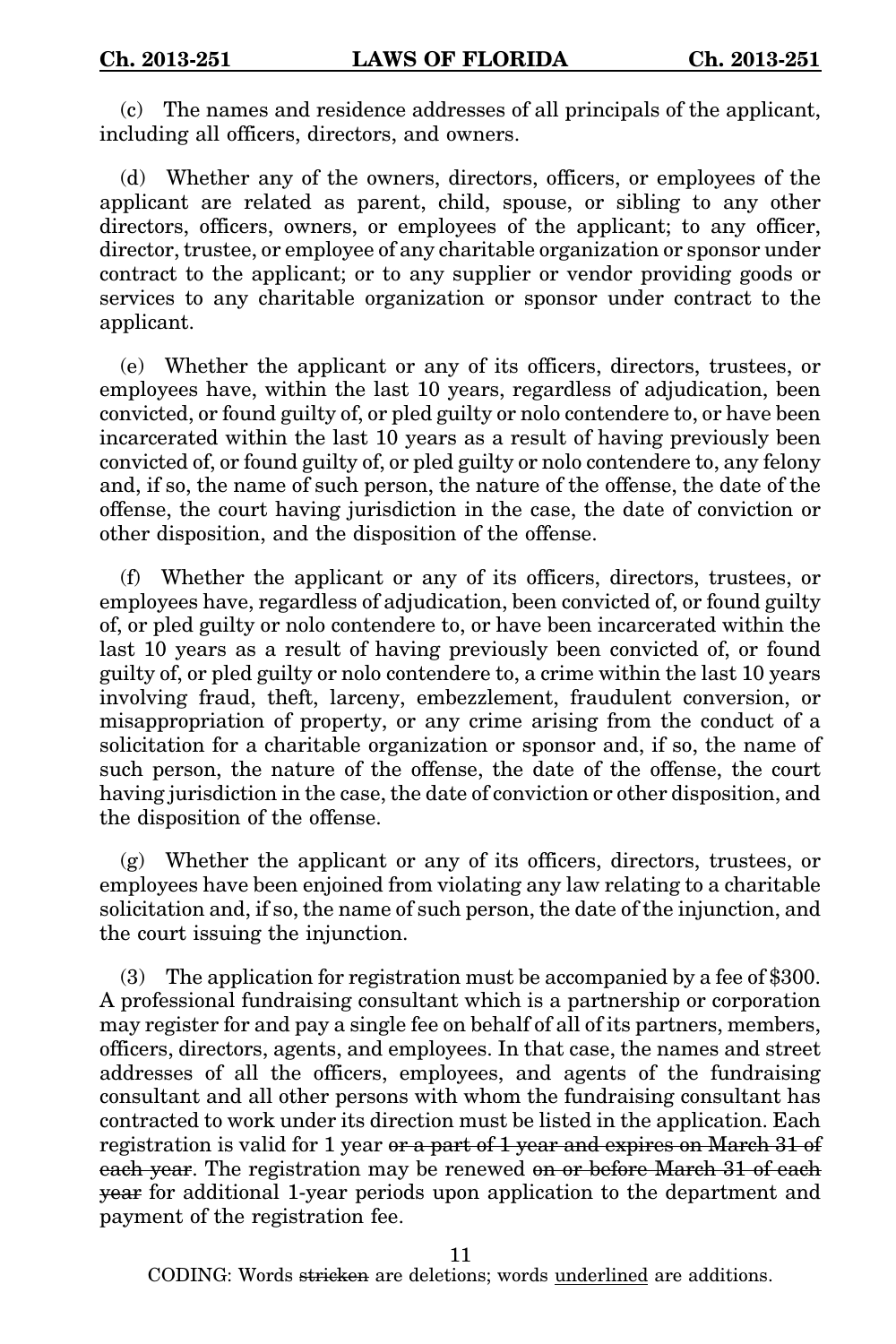(6) The department shall examine each registration statement and supporting documents filed by a professional fundraising consultant and determine whether the registration requirements are satisfied. If the department determines that the registration requirements are not satisfied, the department must notify the professional fundraising consultant within 15 10 working days after its receipt of the registration statement; otherwise the registration statement is approved. Within 7 working days after receipt of a notification that the registration requirements are not satisfied, the applicant may request a hearing. The hearing must be held within 7 working days after receipt of the request, and any recommended order, if one is issued, must be rendered within 3 working days after the hearing. The final order must then be issued within 2 working days after the recommended order. If there is no recommended order, the final order must be issued within 5 working days after the hearing. The proceedings must be conducted in accordance with chapter 120, except that the time limits and provisions set forth in this subsection prevail to the extent of any conflict.

Section 11. Subsections (2), (3), (5), and (8) of section 496.410, Florida Statutes, are amended to read:

496.410 Registration and duties of professional solicitors.—

(2) Applications for registration or renewal of registration must be submitted on a form prescribed by rule of the department, signed by an authorized official of the professional solicitor who shall certify that the report is true and correct under oath, and must include the following information:

(a) The street address and telephone number of the principal place of business of the applicant and any Florida street addresses if the principal place of business is located outside this state.

(b) The form of the applicant's business.

(c) The place and date when the applicant, if other than an individual, was legally established.

(d) The names and residence addresses of all principals of the applicant, including all officers, directors, and owners.

(e) A statement as to whether any of the owners, directors, officers, or employees of the applicant are related as parent, spouse, child, or sibling to any other directors, officers, owners, or employees of the applicant; to any officer, director, trustee, or employee of any charitable organization or sponsor under contract to the applicant; or to any supplier or vendor providing goods or services to any charitable organization or sponsor under contract to the applicant.

(f) A statement as to whether the applicant or any of its directors, officers, trustees, persons with a controlling interest in the applicant, or employees or agents involved in solicitation have, within the last 10 years, regardless of

12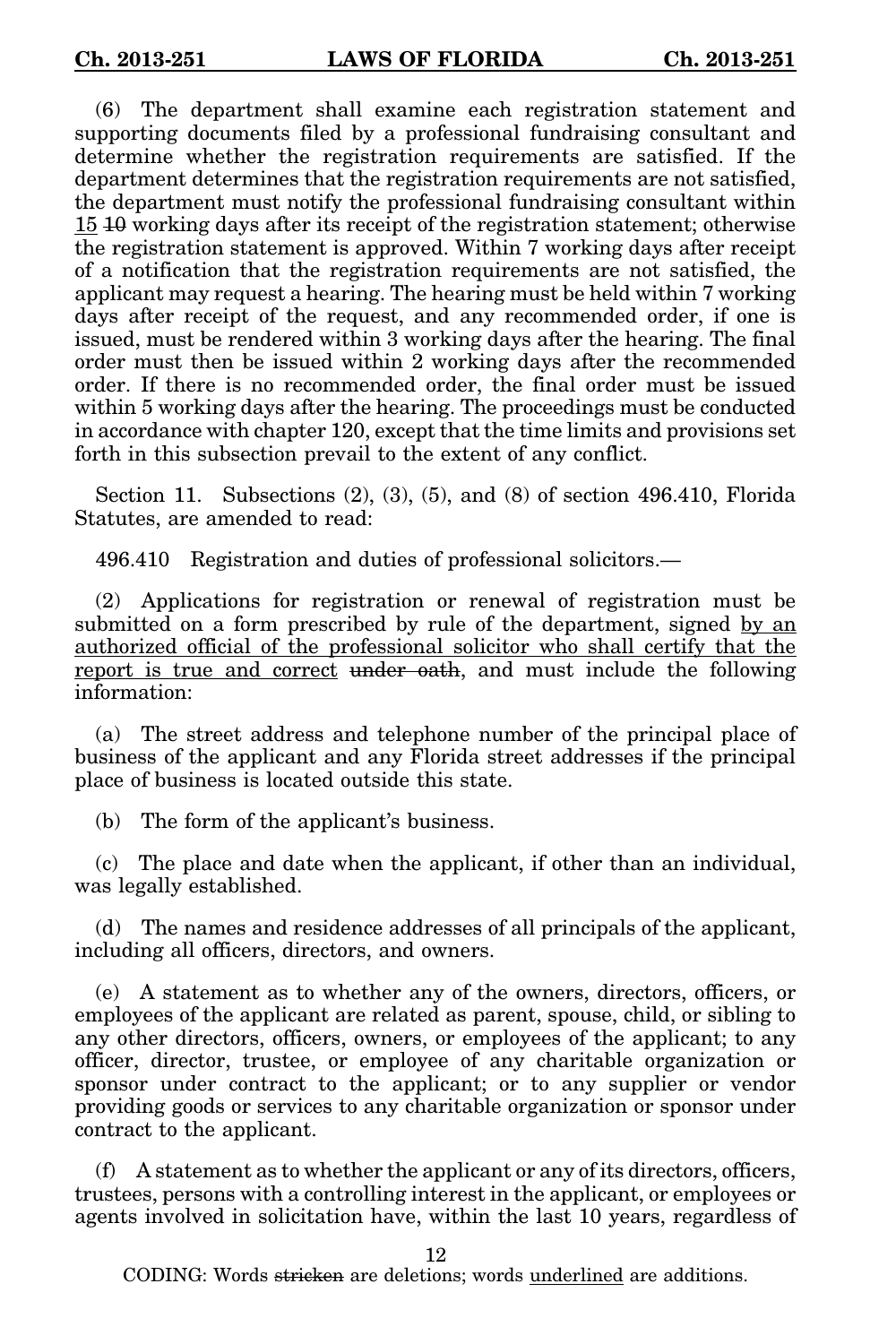adjudication, been convicted of, or found guilty of, or pled guilty or nolo contendere to, or have been incarcerated within the last 10 years as a result of having previously been convicted of, or found guilty of, or pled guilty or nolo contendere to, any felony and, if so, the name of such person, the nature of the offense, the date of the offense, the court having jurisdiction in the case, the date of conviction or other disposition, and the disposition of the offense.

 $(g)$  A statement as to whether the applicant or any of its directors, officers, trustees, persons with a controlling interest in the applicant, or employees or agents involved in solicitation have, regardless of adjudication, been convicted of, or found guilty of, or pled guilty or nolo contendere to, or have been incarcerated within the last 10 years as a result of having previously been convicted of, or found guilty of, or pled guilty or nolo contendere to, a crime within the last 10 years involving fraud, theft, larceny, embezzlement, fraudulent conversion, or misappropriation of property, or any crime arising from the conduct of a solicitation for a charitable organization or sponsor and, if so, the name of such person, the nature of the offense, the date of the offense, the court having jurisdiction in the case, the date of conviction or other disposition, and the disposition of the offense.

(h) A statement as to whether the applicant or any of its directors, officers, trustees, persons with a controlling interest in the applicant, or employees or agents involved in solicitation have been enjoined from violating any law relating to a charitable solicitation and, if so, the name of such person, the date of the injunction, and the court issuing the injunction.

(i) The names of all persons in charge of any solicitation activity.

(3) The application for registration must be accompanied by a fee of \$300. A professional solicitor that is a partnership or corporation may register for and pay a single fee on behalf of all of its partners, members, officers, directors, agents, and employees. In that case, the names and street addresses of all the officers, employees, and agents of the professional solicitor and all other persons with whom the professional solicitor has contracted to work under its direction, including solicitors, must be listed in the application or furnished to the department within 5 days after the date of employment or contractual arrangement. Each registration is valid for 1 year or a part of 1 year and expires on March 31 of each year. The registration may be renewed on or before March 31 of each year for an additional 1-year period upon application to the department and payment of the registration fee.

(5) The department must examine each registration statement and supporting documents filed by a professional solicitor. If the department determines that the registration requirements are not satisfied, the department must notify the professional solicitor within 15 10 working days after its receipt of the registration statement; otherwise the registration statement is approved. Within 7 working days after receipt of a notification that the registration requirements are not satisfied, the applicant may request a hearing. The hearing must be held within 7 working days after

13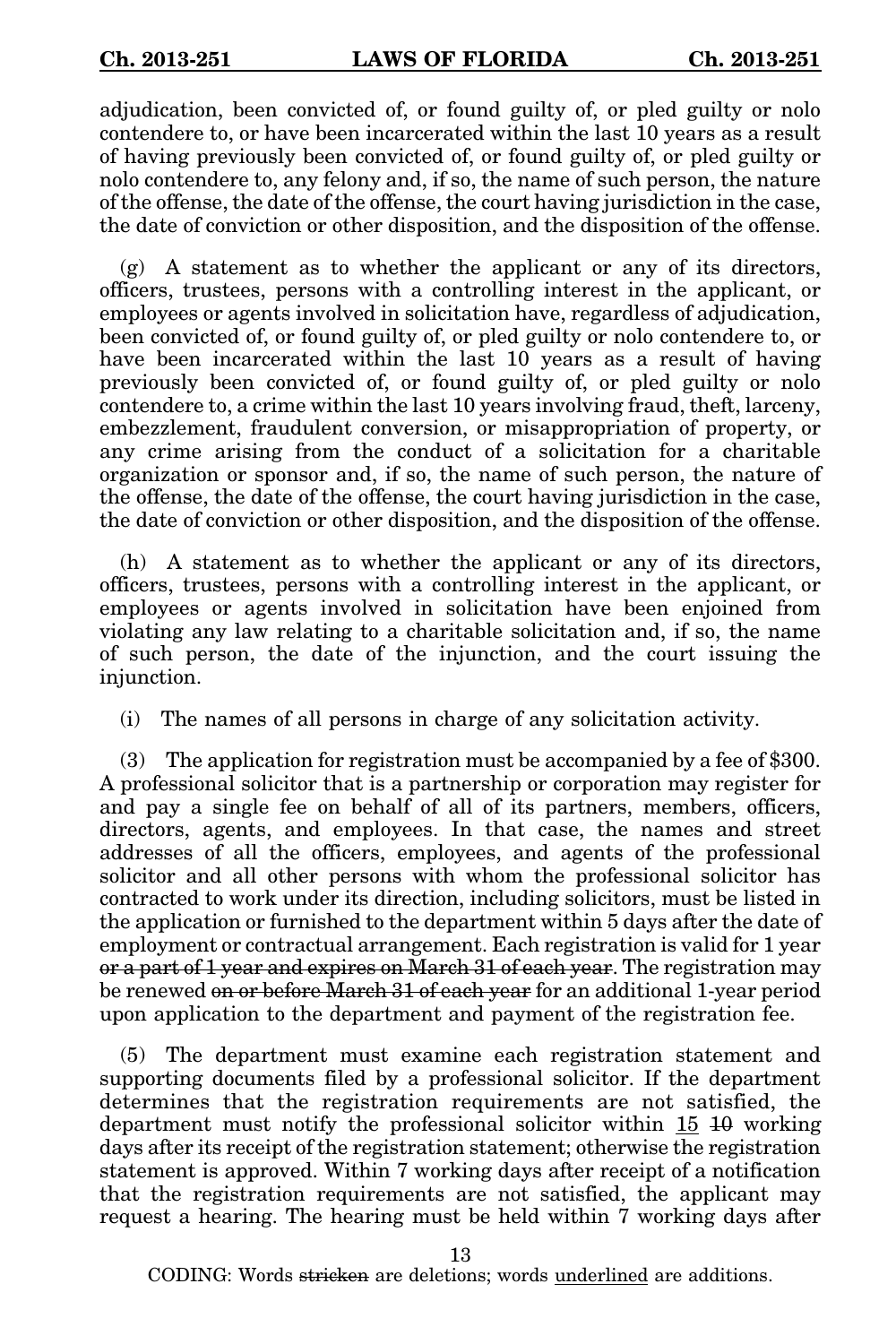receipt of the request, and any recommended order, if one is issued, must be rendered within 3 working days after the hearing. The final order must then be issued within 2 working days after the recommended order. If there is no recommended order, the final order must be issued within 5 working days after the hearing. The proceedings must be conducted in accordance with chapter 120, except that the time limits and provisions set forth in this subsection prevail to the extent of any conflict.

(8) Within 45 90 days after a solicitation campaign has been completed and within 45 days after on the anniversary of the commencement of a solicitation campaign lasting more than 1 year, the professional solicitor must provide to the charitable organization or sponsor and file with the department a financial report of the campaign, including the gross revenue received and an itemization of all expenses incurred. The report must be completed on a form prescribed by the department and signed by an authorized official of the professional solicitor who shall certify under oath that the report is true and correct.

Section 12. Subsection (6) of section 496.411, Florida Statutes, is amended to read:

496.411 Disclosure requirements and duties of charitable organizations and sponsors.—

(6) Each charitable organization or sponsor that is required to register under s. 496.405 shall conspicuously display the organization's or sponsor's registration number issued by the department under this chapter following information on every printed solicitation, written confirmation, receipt, or reminder of a contribution:

(a) The organization's or sponsor's registration number issued by the department under this chapter.

(b) The percentage, if any, of each contribution that is retained by any professional solicitor that has contracted with the organization or sponsor.

(c) The percentage of each contribution that is received by the organization or sponsor.

If the solicitation consists of more than a single item, the statement shall be displayed prominently in the solicitation materials.

Section 13. Subsection (2) of section 496.415, Florida Statutes, is amended to read:

496.415 Prohibited acts.—It is unlawful for any person in connection with the planning, conduct, or execution of any solicitation or charitable or sponsor sales promotion to:

(2) Knowingly submit file false,  $\sigma$ r misleading, or inaccurate information in a any document that is required to be filed with the department, provided

14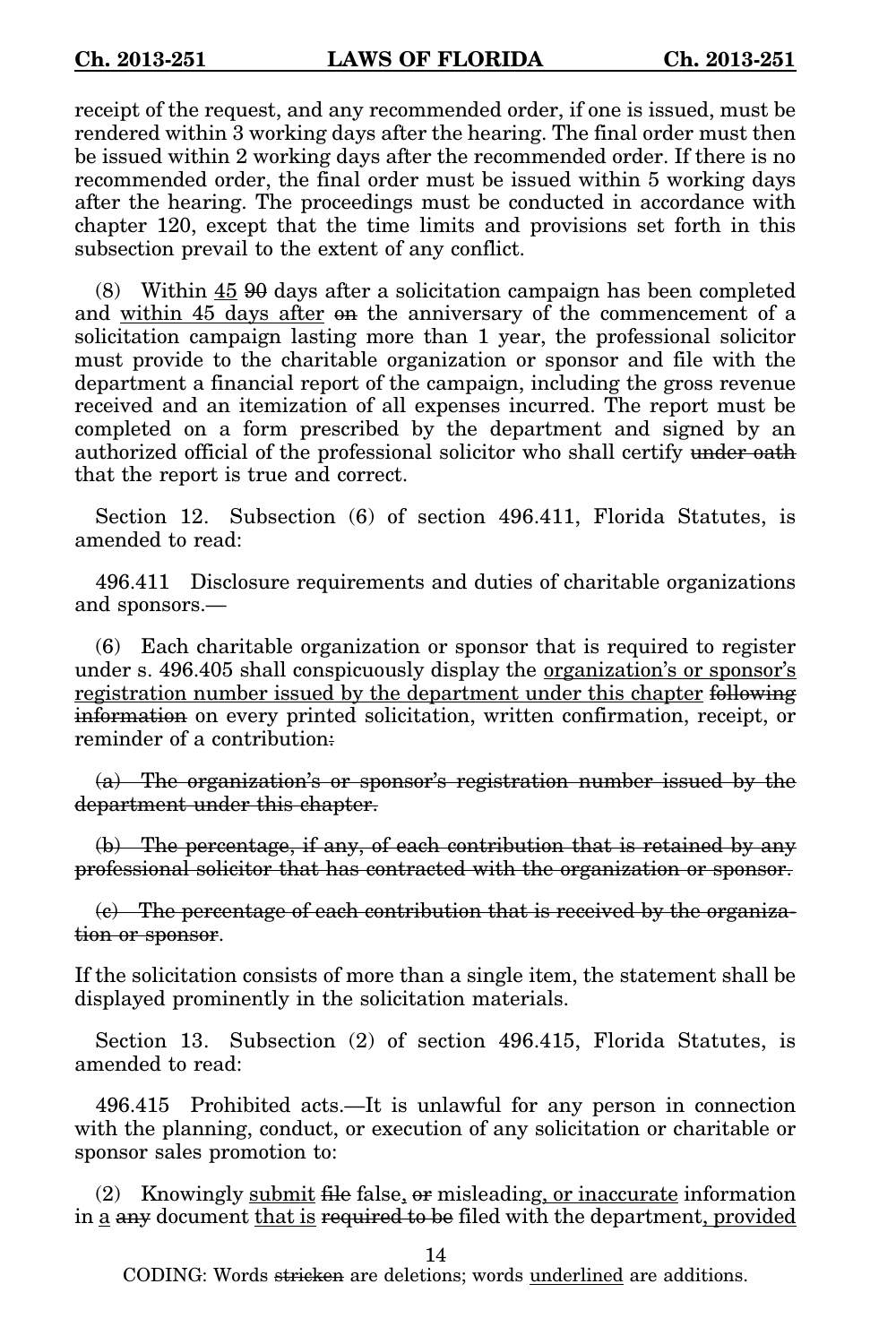to the public, or offerred in response to  $\underline{a}$  any request or investigation by the department, the Department of Legal Affairs, or the state attorney.

Section 14. Subsection (8) of section 496.419, Florida Statutes, is amended, and subsection (10) is added to that section, to read:

496.419 Powers of the department.—

(8) The department shall report any substantiated criminal violation of ss. 496.401-496.424 or s. 496.426 to the proper prosecuting authority for prompt prosecution.

 $(10)$  A finding of a violation of s. 496.415(3), (5), (6), (10), (12), (13), or (14) constitutes an immediate threat to the public health, safety, and welfare and is sufficient grounds for the department to issue an immediate order to cease and desist all solicitation activities. The order shall act as an immediate final order under s.  $120.569(2)(n)$  and shall remain in effect until the violation has been remedied pursuant to this chapter.

Section 15. Subsections (1), (2), and (4) of section 501.016, Florida Statutes, are amended to read:

501.016 Health studios; security requirements.—Each health studio that sells contracts for health studio services shall meet the following requirements:

(1) Each health studio shall maintain for each separate business location a bond issued by a surety company admitted to do business in this state. The principal sum of the bond shall be \$25,000 \$50,000, and the bond, when required, shall be obtained before a business tax receipt may be issued under chapter 205. Upon issuance of a business tax receipt, the licensing authority shall immediately notify the department of such issuance in a manner established by the department by rule. The bond shall be in favor of the state for the benefit of any person injured as a result of a violation of ss. 501.012- 501.019. The aggregate liability of the surety to all persons for all breaches of the conditions of the bonds provided herein shall in no event exceed the amount of the bond. The original surety bond required by this section shall be filed with the department.

(2) In lieu of maintaining the bond required in subsection (1), the health studio may furnish to the department:

(a) An irrevocable letter of credit from any foreign or domestic bank in the amount of \$25,000 \$50,000; or

(b) A guaranty agreement that which is secured by a certificate of deposit in the amount of \$25,000 \$50,000.

The original letter of credit or certificate of deposit submitted in lieu of the bond shall be filed with the department. The department shall decide

15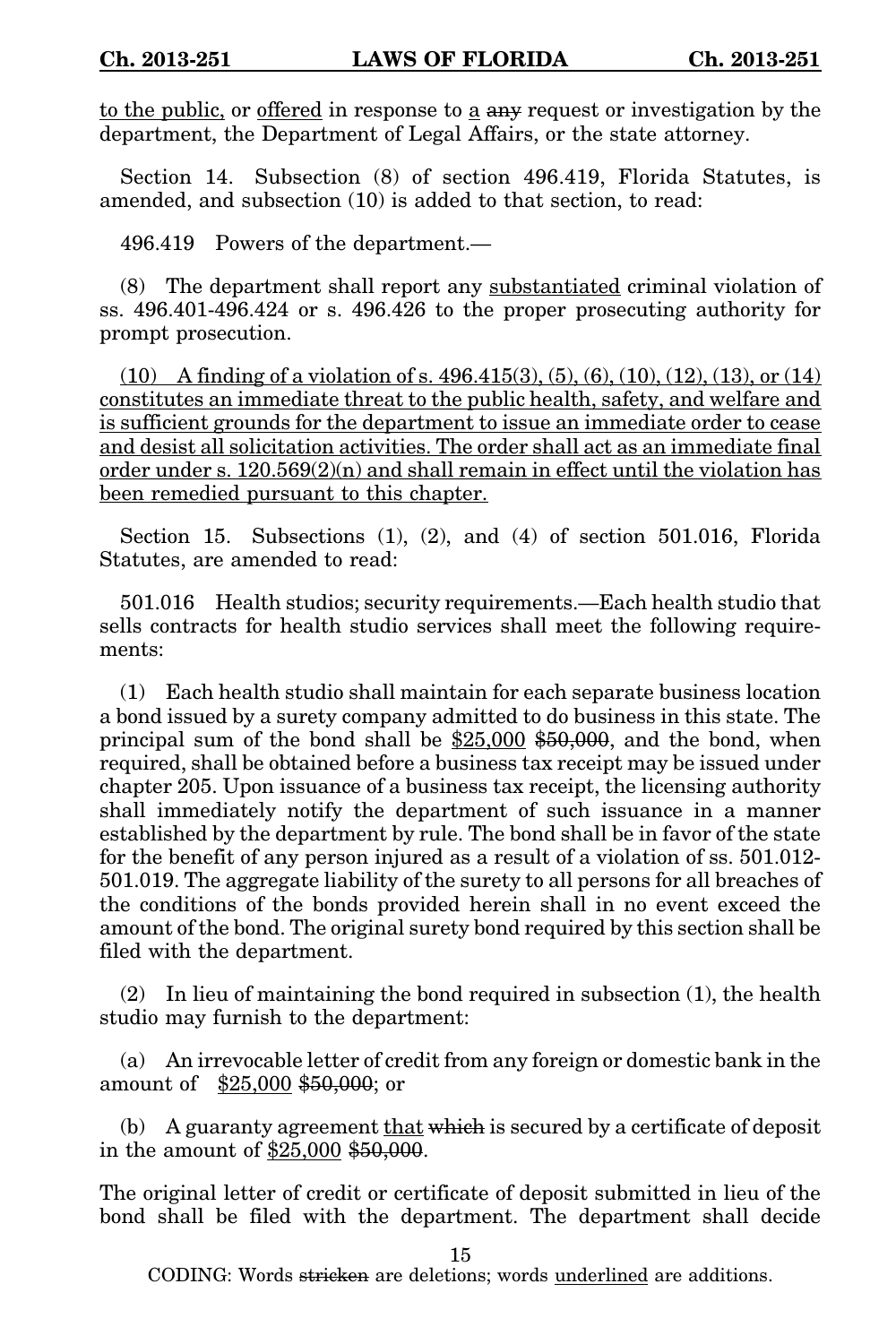whether the security furnished in lieu of bond by the health studio is in compliance with the requirements of this section.

(4) If the health studio furnishes the department with evidence satisfactory to the department that the aggregate dollar amount of all current outstanding contracts of the health studio is less than \$5,000, the department may, at its discretion, reduce the principal amount of the surety bond or other sufficient financial responsibility required in subsections (1) and (2) to a sum of not less than \$10,000. However, at any time the aggregate dollar amount of such contracts exceeds \$5,000, the health studio shall so notify the department and shall thereupon provide the bond or other documentation as required in subsections (1) and (2). Health studios whose bonds have been reduced must provide the department with an annually updated list of members. Failure to file an annual report will result in the department raising the security requirement to \$25,000 \$50,000.

Section 16. Subsections (5) through (10) of section 501.059, Florida Statutes, are renumbered as subsections (6) through (11), respectively, and a new subsection (5) is added to that section to read:

501.059 Telephone solicitation.—

(5) A telephone solicitor may not initiate an outbound telephone call to a consumer who has previously communicated to the telephone solicitor that he or she does not wish to receive an outbound telephone call:

(a) Made by or on behalf of the seller whose goods or services are being offered; or

(b) Made on behalf of a charitable organization for which a charitable contribution is being solicited.

Section 17. Subsections (1) and (2) of section 501.603, Florida Statutes, are amended to read:

501.603 Definitions.—As used in this part, unless the context otherwise requires, the term:

(1) "Commercial telephone solicitation" means:

(a) An unsolicited telephone call to a person initiated by a commercial telephone seller or salesperson, or an automated dialing machine used in accordance with the provisions of s.  $501.059(8)$   $\overline{501.059(7)}$  for the purpose of inducing the person to purchase or invest in consumer goods or services;

(b) Other communication with a person where:

1. A gift, award, or prize is offered; or

2. A telephone call response is invited; and

## 16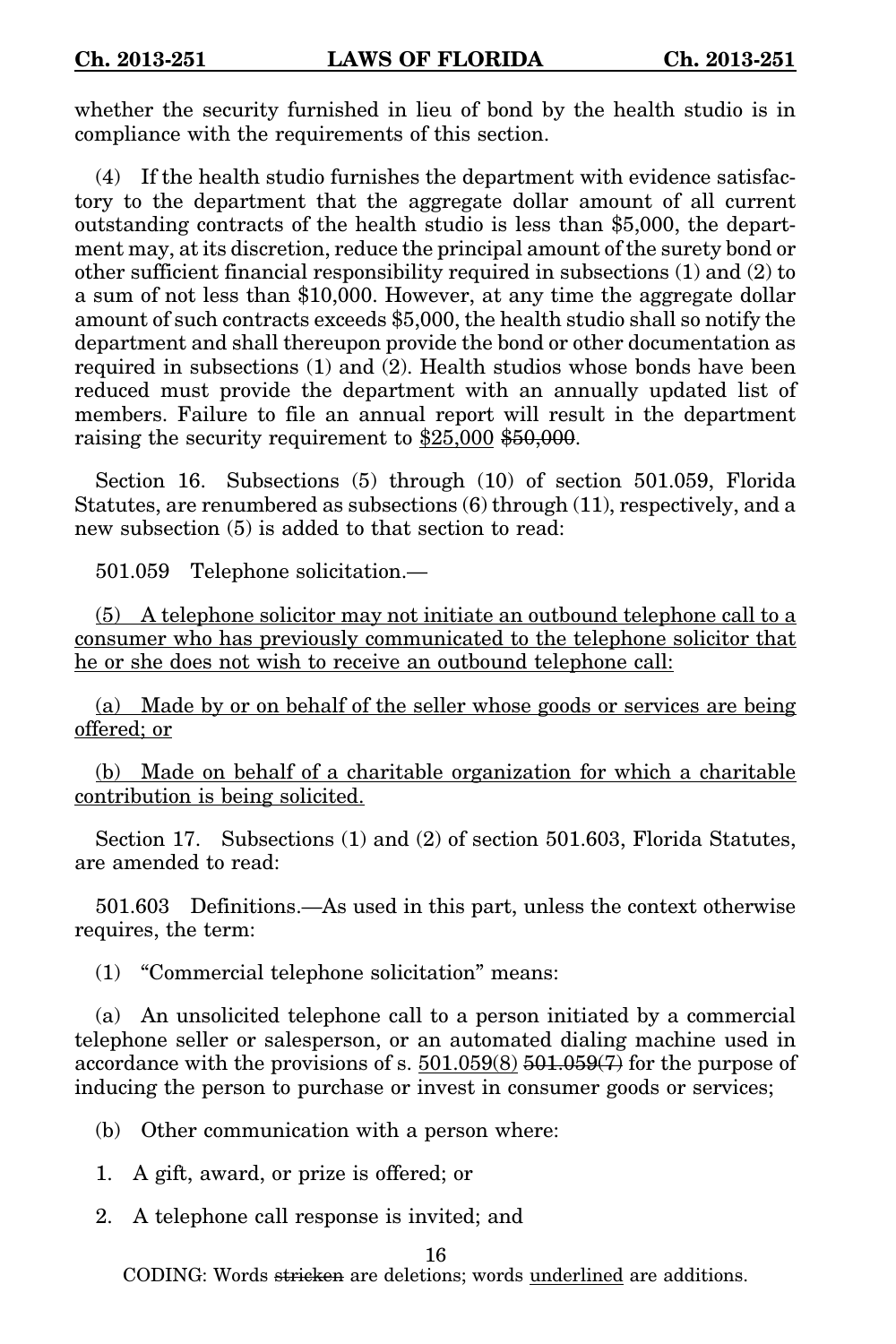3. The salesperson intends to complete a sale or enter into an agreement to purchase or invest in consumer goods or services during the course of the telephone call; or

(c) Other communication with a person which represents a price, quality, or availability of consumer goods or services and which invites a response by telephone or which is followed by a call to the person by a salesperson.

For purposes of this section, "other communication" means a written or oral notification or advertisement transmitted through any means. Also, for purposes of this section, "invites a response by telephone" does not mean the mere listing or including of a telephone number in a notification or advertisement.

(2) "Commercial telephone seller" means a any person who engages in commercial telephone solicitation on his or her own behalf or through salespersons, except that a commercial telephone seller does not include a person or entity operating under a valid affidavit of exemption filed with the department according to s.  $501.608(1)(b)$  or any of the persons or entities exempted from this part by s. 501.604. A commercial telephone seller does not include a salesperson as defined in subsection (10). A commercial telephone seller includes, but is not limited to, owners, operators, officers, directors, partners, or other individuals engaged in the management activities of a business entity pursuant to this part.

Section 18. Subsections (4), (7), (10), (14), and (24) of section 501.604, Florida Statutes, are amended to read:

501.604 Exemptions.—The provisions of this part, except ss. 501.608 and 501.616(6) and (7), do not apply to:

(4) A Any licensed securities, commodities, or investment broker, dealer, or investment adviser, when soliciting within the scope of his or her license, or a any licensed associated person of a securities, commodities, or investment broker, dealer, or investment adviser, when soliciting within the scope of his or her license. As used in this section, "licensed securities, commodities, or investment broker, dealer, or investment adviser" means a person subject to license or registration as such by the Securities and Exchange Commission, by the Financial Industry Regulatory Authority National Association of Securities Dealers or other self-regulatory organization as defined by the Securities Exchange Act of 1934, 15 U.S.C. s. 78l, or by an official or agency of this state or of any state of the United States. As used in this section, "licensed associated person of a securities, commodities, or investment broker, dealer, or investment adviser" means an any associated person registered or licensed by the Financial Industry Regulatory Authority National Association of Securities Dealers or other self-regulatory organization as defined by the Securities Exchange Act of 1934, 15 U.S.C. s. 78l, or by an official or agency of this state or of any state of the United States.

17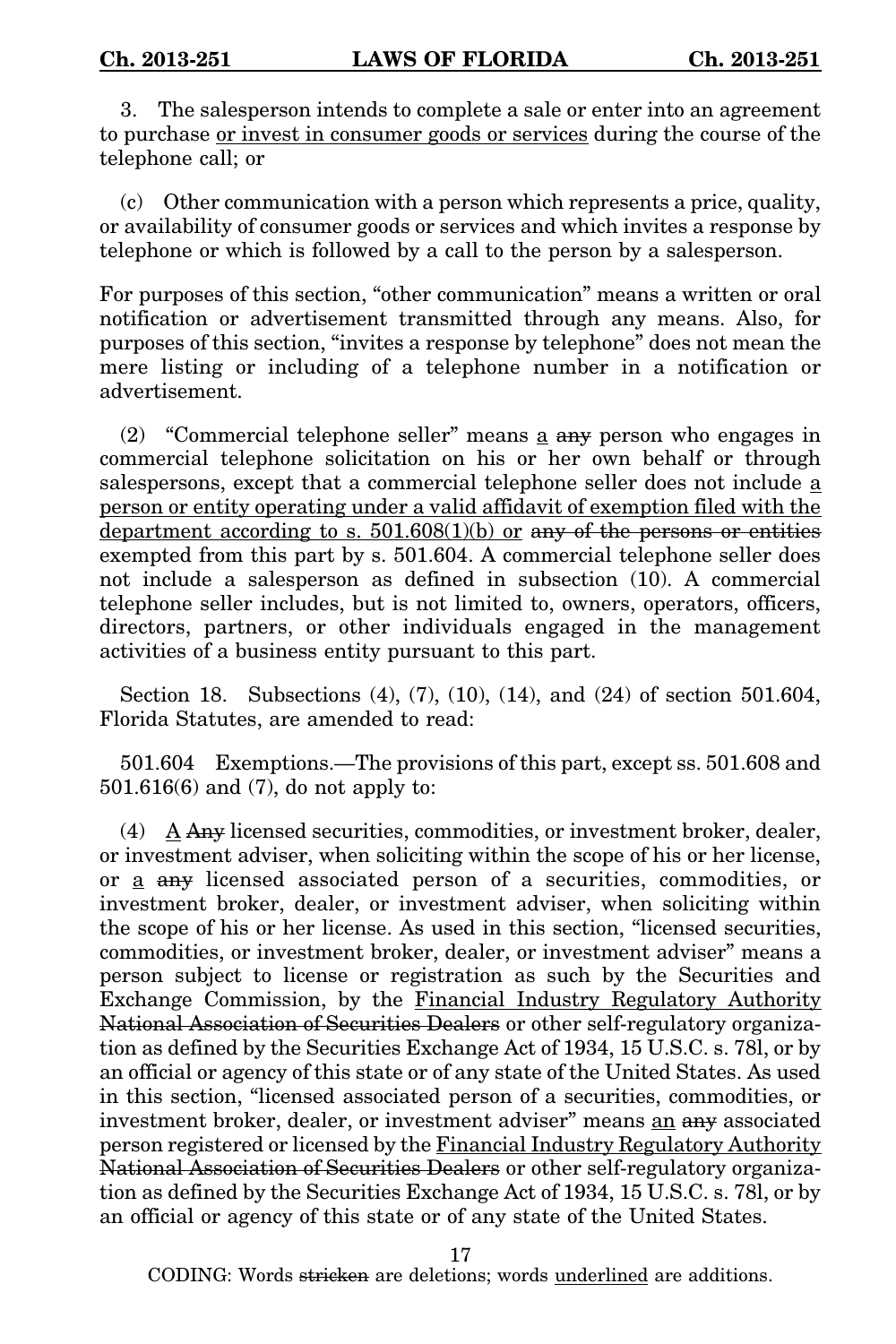(7) A Any supervised financial institution or parent, subsidiary, or affiliate thereof operating within the scope of supervised activity. As used in this section, "supervised financial institution" means a any commercial bank, trust company, savings and loan association, mutual savings bank, credit union, industrial loan company, consumer finance lender, commercial finance lender, or insurer, provided that the institution is subject to supervision by an official or agency of this state, of any state, or of the United States. For the purposes of this exemption, "affiliate" means a person who directly, or indirectly through one or more intermediaries, controls or is controlled by, or is under common control with, a supervised financial institution.

(10) A business-to-business sale where:

(a) The commercial telephone seller has been lawfully operating continuously for at least 3 years under the same business name and has at least 50 percent of its dollar volume consisting of repeat sales to existing businesses;

(b) The purchaser business intends to resell or offer for purposes of advertisement or as a promotional item the property or goods purchased; or

(c) The purchaser business intends to use the property or goods purchased in a recycling, reuse, remanufacturing, or manufacturing process.

(14) A telephone company subject to the provisions of chapter 364, or affiliate thereof or its agents, or a <u>telecommunications</u> business that which is regulated by the Florida Public Service Commission, or a Federal Communications Commission licensed cellular telephone company or other bona fide radio telecommunication services provider. For the purposes of this exemption, "affiliate" means a person who directly, or indirectly through one or more intermediaries, controls or is controlled by, or is under common control with, a telephone company subject to the provisions of chapter 364.

 $(24)$  Any person who which has been lawfully providing telemarketing sales services continuously for at least 5 years under the same ownership and control and who which derives 75 percent of its gross telemarketing sales revenues from contracts with persons exempted in this section.

Section 19. Subsection (1) of section 501.607, Florida Statutes, is amended to read:

501.607 Licensure of salespersons.—

(1) An applicant for a license as a salesperson must submit to the department, in such form as it prescribes, a written application for a license. The application must set forth the following information:

(a) The true name, date of birth, driver license number or other valid form of identification, and home address of the applicant.

18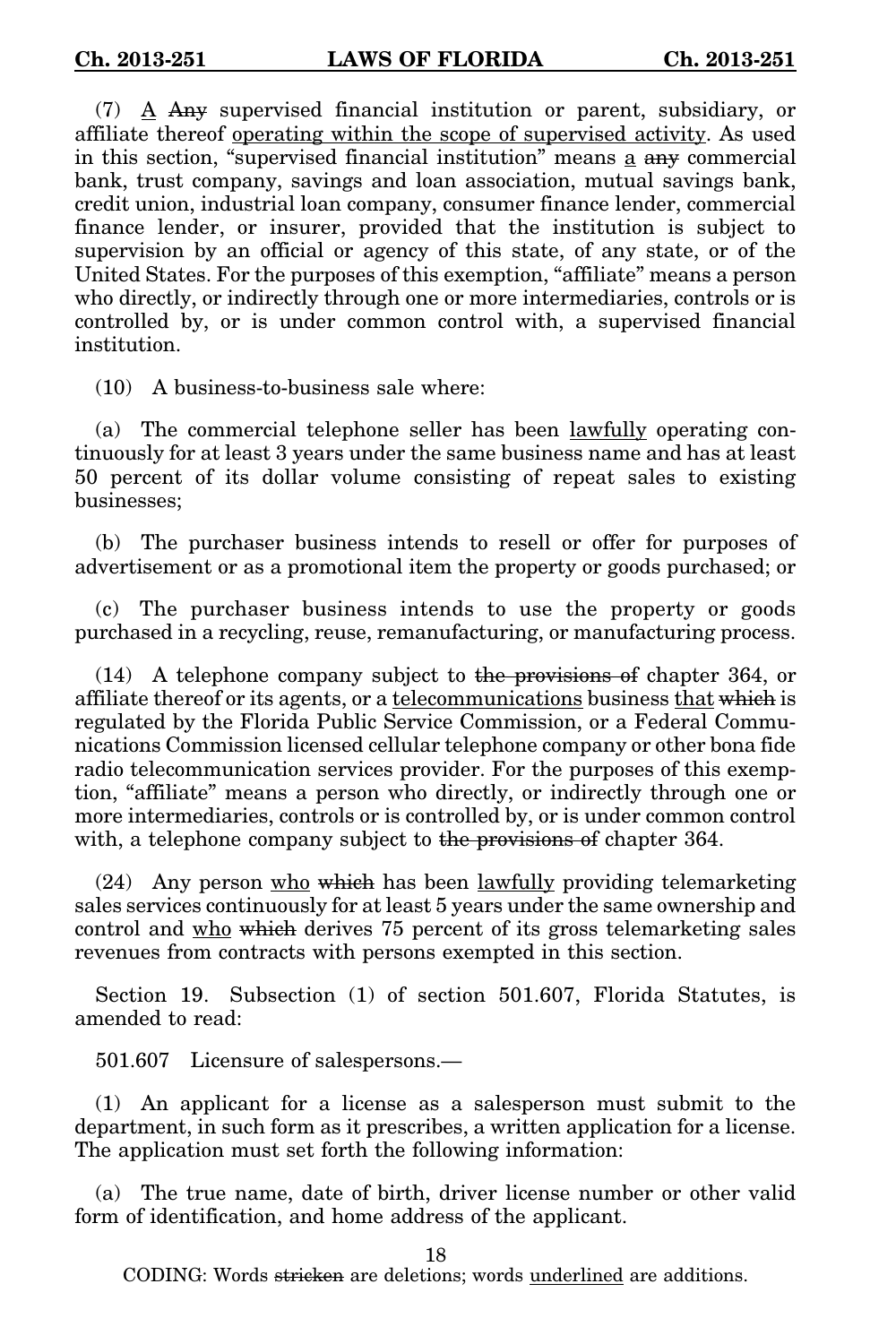(b) Each business or occupation engaged in by the applicant during the 3 years immediately preceding the date of the application, and the location thereof.

 $(b)(e)$  The previous experience of the applicant as a commercial telephone seller or salesperson.

 $(c)(d)$  Whether the applicant, regardless of adjudication, has previously been arrested for, convicted or found guilty of, has entered a plea of guilty or a plea of nolo contendere to, or is under indictment or information for, a felony and, if so, the nature of the felony.

 $(d)$ (e) Whether the applicant, regardless of adjudication, has previously been convicted or found guilty of, has entered a plea of guilty or a plea of nolo contendere to, or is under indictment or information for, racketeering or any offense involving fraud, theft, embezzlement, fraudulent conversion, or misappropriation of property.

 $(e)$ ( $\angle$ ) Whether there has ever been a judicial or administrative finding that the applicant has previously been convicted of acting as a salesperson without a license, or whether such a license has previously been refused, revoked, or suspended in any jurisdiction.

 $(f)(g)$  Whether the applicant has worked for, or been affiliated with, a company that is involved in pending litigation or has had entered against it an injunction, a temporary restraining order, or a final judgment or order, including a stipulated judgment or order, an assurance of voluntary compliance, or any similar document, in any civil or administrative action involving racketeering, fraud, theft, embezzlement, fraudulent conversion, or misappropriation of property or the use of any untrue, deceptive, or misleading representation or the use of any unfair, unlawful, or deceptive trade practice.

 $(g)(h)$  Whether the applicant is involved in pending litigation or has had entered against her or him an injunction, a temporary restraining order, or a final judgment or order, including a stipulated judgment or order, an assurance of voluntary compliance, or any similar document, in any civil or administrative action involving racketeering, fraud, theft, embezzlement, fraudulent conversion, or misappropriation of property or the use of any untrue, deceptive, or misleading representation or the use of any unfair, unlawful, or deceptive trade practice.

Section 20. Paragraph (b) of subsection  $(1)$  and subsections  $(2)$  and  $(3)$  of section 501.608, Florida Statutes, are amended to read:

501.608 License or affidavit of exemption; occupational license.—

(1)

(b) Any commercial telephone seller claiming to be exempt from the act under s. 501.604(2), (3), (5), (6), (9), (10), (11), (12), (17), (21), (22), (24), or (26)

19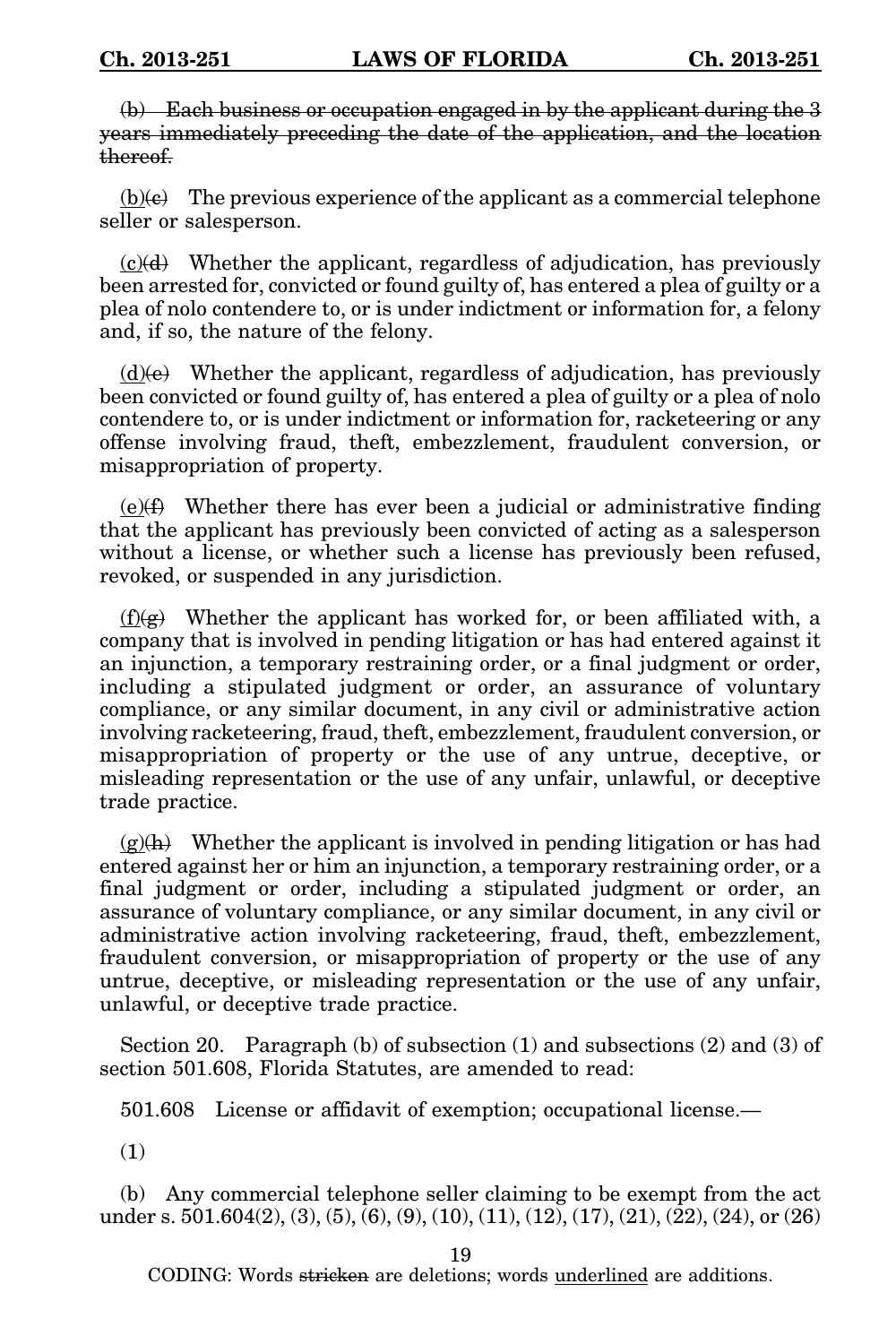must file with the department a notarized affidavit of exemption. The affidavit of exemption must be on forms prescribed by the department and must require the name of the commercial telephone seller, the name of the business, and the business address. At the request of the department, the commercial telephone seller shall provide sales scripts, contracts, and other documentation as needed to verify the validity of the exemption before the affidavit of exemption is accepted for filing. A Any commercial telephone seller maintaining more than one business may file a single notarized affidavit of exemption that clearly indicates the location of each place of business. If a change of ownership occurs, the commercial telephone seller must notify the department.

(2) Each licensee or person operating under a valid and properly filed claiming an exemption shall prominently display his or her license or a copy of his or her receipt of filing of the affidavit of exemption at each location where he or she does business and. Each licensee or person claiming an exemption shall make the license or the receipt of filing copy of the affidavit of exemption available for inspection by any governmental agency upon request.

(3) Failure to obtain or display a license or a receipt of filing of an expected  $(3)$ the affidavit of exemption is sufficient grounds for the department to issue an immediate cease and desist order, which shall act as an immediate final order under s.  $120.569(2)(n)$ . The order shall may remain in effect until the commercial telephone seller or a person claiming to be exempt shows the authorities that he or she is properly licensed or exempt. The department may order the business to cease operations and shall order the phones to be shut off. Failure of a salesperson to display a license or a receipt of filing of an affidavit of exemption may result in the salesperson being summarily ordered by the department to leave the office until he or she can produce a license or a receipt of filing of an affidavit of exemption for the department.

Section 21. Subsection (3) of section 501.611, Florida Statutes, is amended to read:

501.611 Security.—

(3) The bond shall be posted with the department and shall remain in force throughout the period of licensure with the department.

Section 22. Subsection (12) of section 501.615, Florida Statutes, is amended to read:

501.615 Written contract; cancellation; refund.—

 $(12)$  Exempt from the requirements of subsections  $(1)-(5)$  is any sale in which the consumer is given a right to a full refund for the return of undamaged and unused goods or a cancellation of services notice is given to the seller, within 7 days after receipt of the goods or services by the consumer, and the seller shall process the refund within 30 days after receipt

20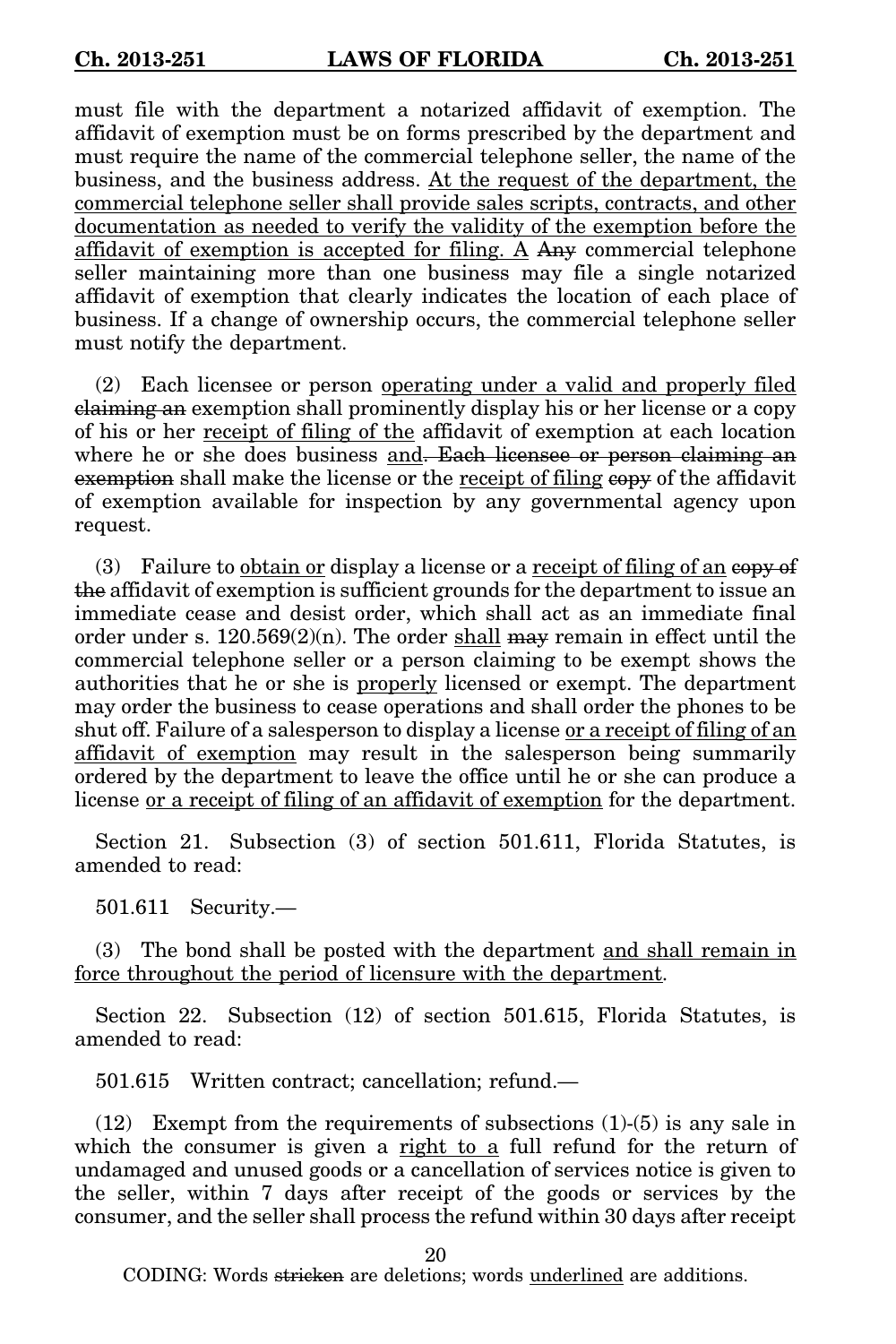of the returned merchandise by the consumer. A commercial telephone seller or salesperson engaged in activity regulated by chapter 721 must comply with s. 721.205.

Section 23. Subsection (1) of section 501.617, Florida Statutes, is amended to read:

501.617 Investigative powers of enforcing authority.—

(1) If, by her or his own inquiries or as a result of complaints, the enforcing authority has reason to believe that a person has engaged in, or is engaging in, an act or practice that violates the provisions of this part, she or he may administer oaths and affirmations, subpoena witnesses or matter, conduct regulatory inspections, and collect evidence. Within 10 days after the service of a subpoena or at any time before the return date specified therein, whichever is longer, the party served may file in the circuit court in the county in which she or he resides or in which she or he transacts business and serve upon the enforcing authority a petition for an order modifying or setting aside the subpoena. The petitioner may raise any objection or privilege that which would be available under this part or upon service of such subpoena in a civil action. The subpoena shall inform the party served of her or his rights under this subsection.

Section 24. Subsection (10) is added to section 507.03, Florida Statutes, to read:

507.03 Registration.—

(10) At the request of the department, each moving broker shall provide a complete list of the movers that the moving broker has contracted or is affiliated with, advertises on behalf of, arranges moves for, or refers shippers to, including each mover's complete name, address, telephone number, and email address and the name of each mover's owner or other principal.

Section 25. Section 507.07, Florida Statutes, is amended to read:

507.07 Violations.—It is a violation of this chapter to:

(1) To conduct business as a mover or moving broker, or advertise to engage in the business of moving or offering to move, without being registered with the department.

(2) To knowingly make any false statement, representation, or certification in any application, document, or record required to be submitted or retained under this chapter.

(3) To misrepresent or deceptively represent:

(a) The contract for services, bill of lading, or inventory of household goods for the move estimated.

21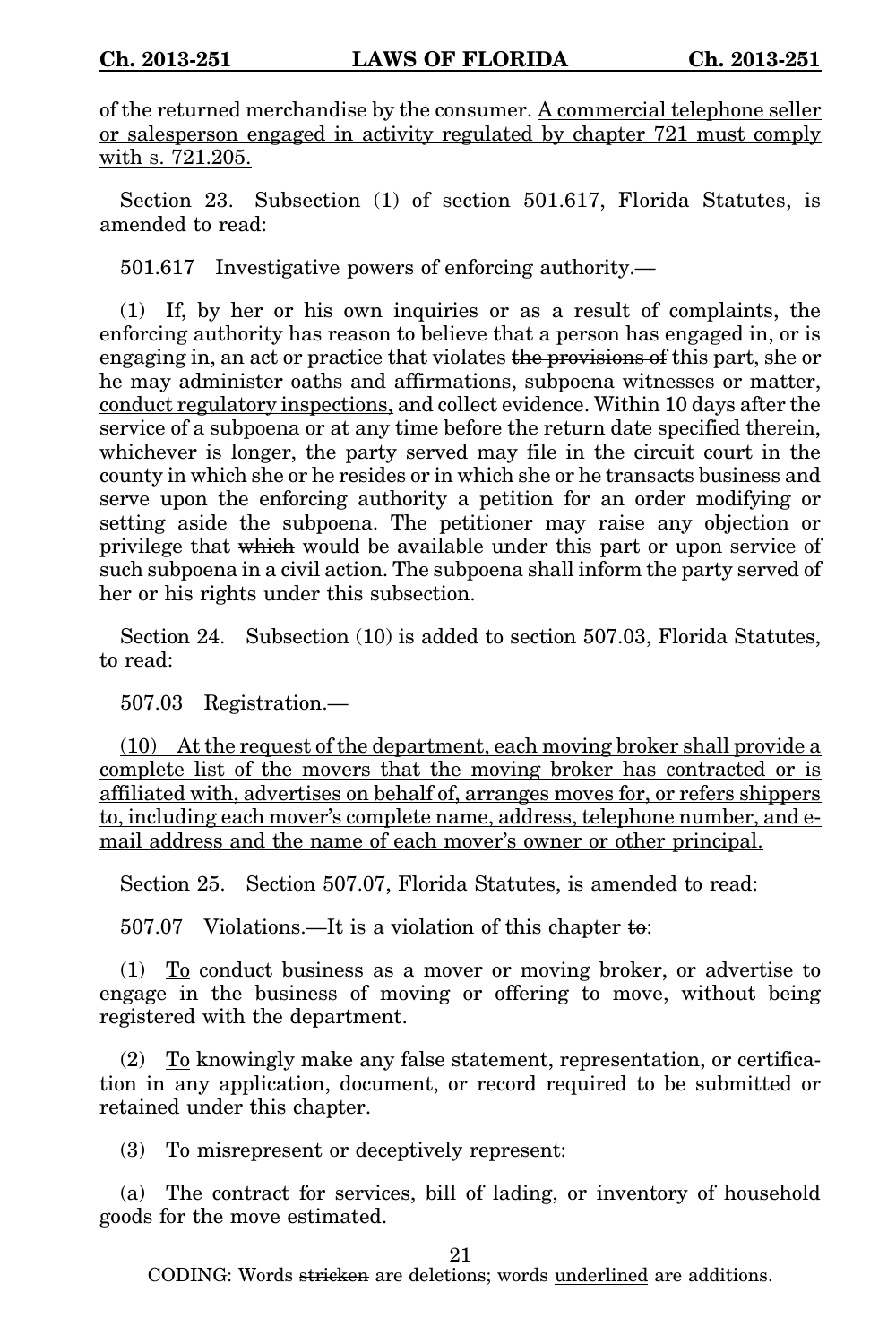(b) The timeframe or schedule for delivery or storage of household goods estimated.

(c) The price, size, nature, extent, qualities, or characteristics of accessorial or moving services offered.

(d) The nature or extent of other goods, services, or amenities offered.

(e) A shipper's rights, privileges, or benefits.

 $(4)$  To fail to honor and comply with all provisions of the contract for services or bill of lading regarding the purchaser's rights, benefits, and privileges thereunder.

 $(5)$  To withhold delivery of household goods or in any way hold goods in storage against the expressed wishes of the shipper if payment has been made as delineated in the estimate or contract for services.

 $(6)(a)$  To include in any contract any provision purporting to waive or limit any right or benefit provided to shippers under this chapter.

(b) To seek or solicit a waiver or acceptance of limitation from a shipper concerning rights or benefits provided under this chapter.

(c) To use a local mailing address, registration facility, drop box, or answering service in the promotion, advertising, solicitation, or sale of contracts, unless the mover's, and, if applicable, the moving broker's, fixed business address is clearly disclosed during any telephone solicitation and is prominently and conspicuously disclosed on all solicitation materials and on the contract.

(d) To commit any other act of fraud, misrepresentation, or failure to disclose a material fact.

(e) To refuse or fail, or for any of the mover's or broker's principal officers to refuse or fail, after notice, to produce any document or record or disclose any information required to be produced or disclosed.

(f) To knowingly make a false statement in response to any request or investigation by the department, the Department of Legal Affairs, or the state attorney.

(7) For a moving broker to enter into a contract or agreement for moving, loading, shipping, transporting, or unloading services with a mover who is not registered with the department pursuant to this chapter.

(8) For a mover to enter into a contract or agreement for moving, loading, shipping, transporting, or unloading services with a moving broker who is not registered with the department pursuant to this chapter.

Section 26. Paragraph (c) of subsection (1) of section 525.01, Florida Statutes, is amended to read:

22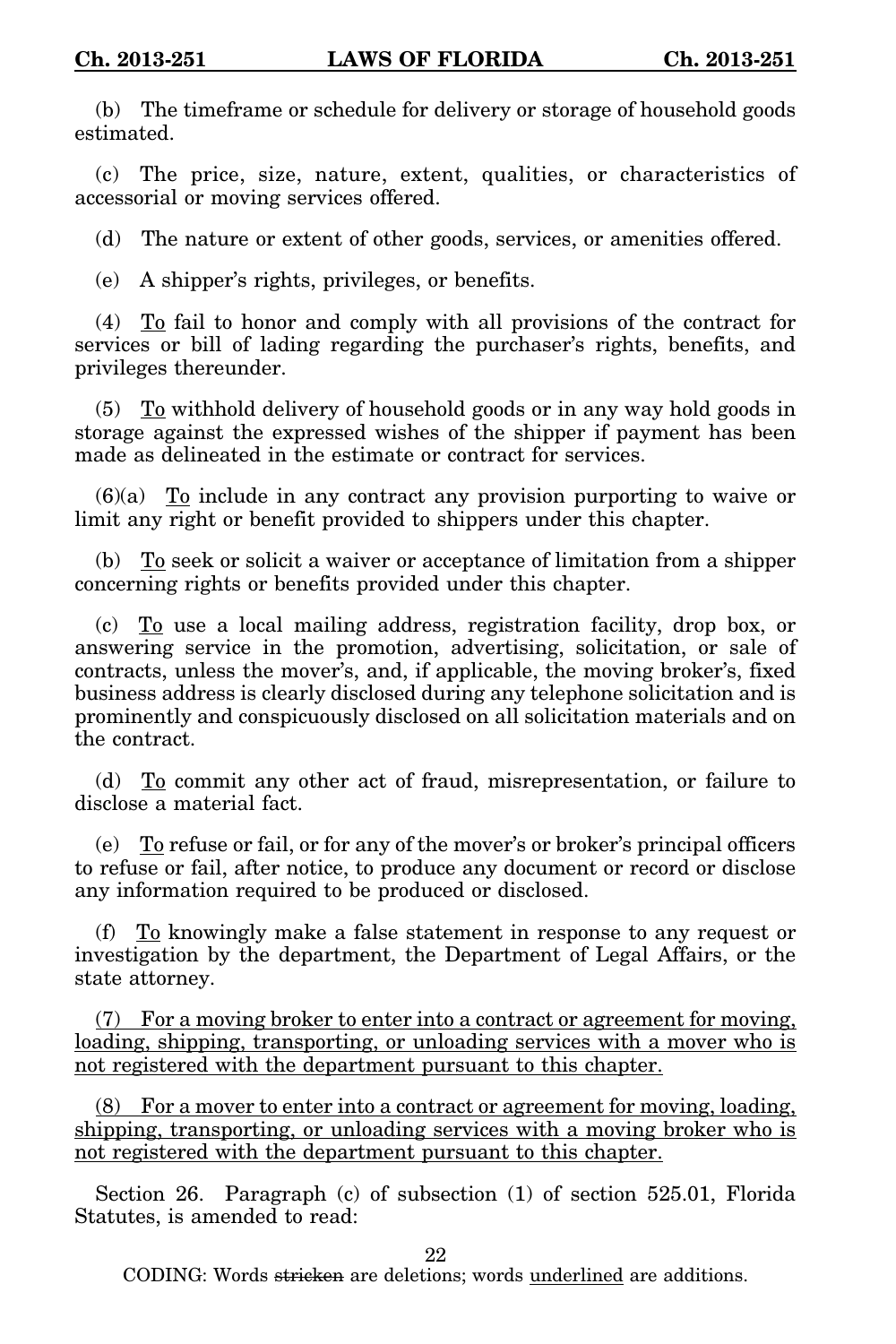525.01 Gasoline and oil to be inspected.—

(1) For the purpose of this chapter:

(c) "Alternative fuel" means:

1. Methanol, denatured ethanol, or other alcohols;

2. Mixtures of gasoline or other fuels with methanol, denatured ethanol, or other alcohols containing 85 percent or more by volume of methanol, denatured ethanol, or other alcohols with gasoline or other fuels, or such other percentage, but not less than 70 percent, as determined by the department by rule, to provide for requirements relating to cold start, safety, or vehicle functions;

- 3. Hydrogen;
- 4. Coal-derived liquid fuels; and
- 5. Fuels, other than alcohol, derived from biological materials.

Section 27. Subsections (2), (3), and (4) of section 525.09, Florida Statutes, are repealed.

Section 28. Section 525.10, Florida Statutes, is amended to read:

525.10 Moneys to be paid into State Treasury; Payment of expenses.—All moneys payable under this chapter shall be payable to the department and shall be paid by it into the State Treasury monthly to be deposited into the General Inspection Trust Fund. All expenses incurred in the enforcement of this chapter and other inspection laws of this state for which fees are collected, including acquiring equipment and other property, shall be paid from the General Inspection Trust Fund. No money shall be paid to any inspector or employee created under this chapter except from the funds collected from the administration of this chapter.

Section 29. Subsections (3) and (4) of section 525.16, Florida Statutes, are renumbered as subsections (4) and (5), respectively, and a new subsection (3) is added to that section to read:

525.16 Administrative fine; penalties; prosecution of cases by state attorney.—

(3) An entity that sells, offers for sale, distributes, or offers for distribution petroleum or alternative fuels shall ensure that its activities result in petroleum fuels that meet all requirements and standards adopted under s. 525.14. A terminal supplier, wholesaler, or blender licensed under chapter 206 is not liable for injuries or damages resulting from the subsequent blending of petroleum or alternative fuels occurring after the transfer of ownership of such fuels from the terminal supplier, wholesaler, or blender if the petroleum or alternative fuels used to make the petroleum fuel at issue

23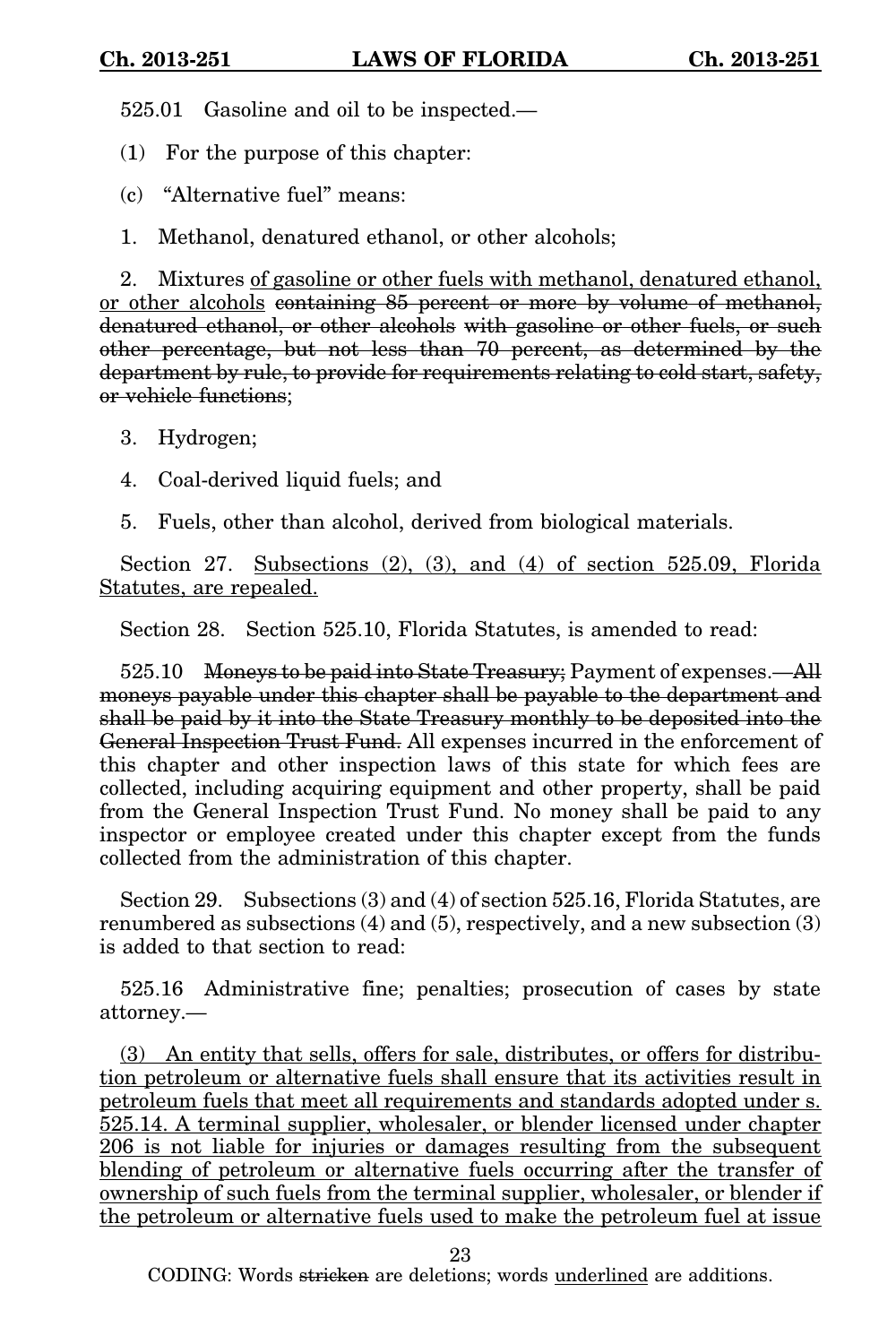met the requirements and standards adopted under s. 525.14 while under ownership of the terminal supplier, wholesaler, or blender.

Section 30. Subsection (7) of section 526.141, Florida Statutes, is renumbered as subsection (8), and a new subsection (7) is added to that section to read:

526.141 Self-service gasoline stations; attendants; regulations.—

(7) A refiner, terminal supplier, wholesaler, or retailer is not liable for damages resulting from the use of incompatible motor fuel dispensed at a retail site if:

(a) The incompatible fuel meets the requirements and standards adopted under s. 525.14;

(b) The incompatible fuel was selected by the purchaser; and

(c) The retail dispenser that dispensed the incompatible fuel was properly labeled according to the labeling requirements adopted under s. 525.14.

Section 31. Subsection (20) is added to section 527.01, Florida Statutes, to read:

527.01 Definitions.—As used in this chapter:

(20) "License year" means the period from September 1 through the following August 31, or April 1 through the following March 31, depending upon the type of license.

Section 32. Subsections (1) and (3) and paragraphs (a) and (c) of subsection (5) of section 527.0201, Florida Statutes, are amended to read:

527.0201 Qualifiers; master qualifiers; examinations.—

(1) In addition to the requirements of s. 527.02, any person applying for a license to engage in the activities of a pipeline system operator, category I liquefied petroleum gas dealer, category II liquefied petroleum gas dispenser, category IV liquefied petroleum gas dispenser and recreational vehicle servicer, category V liquefied petroleum gases dealer for industrial uses only, LP gas installer, specialty installer, requalifier requalification of cylinders, or fabricator, repairer, and tester of vehicles and cargo tanks must prove competency by passing a written examination administered by the department or its agent with a grade of 75 percent or above in each area tested. Each applicant for examination shall submit a \$20 nonrefundable fee. The department shall by rule specify the general areas of competency to be covered by each examination and the relative weight to be assigned in grading each area tested.

24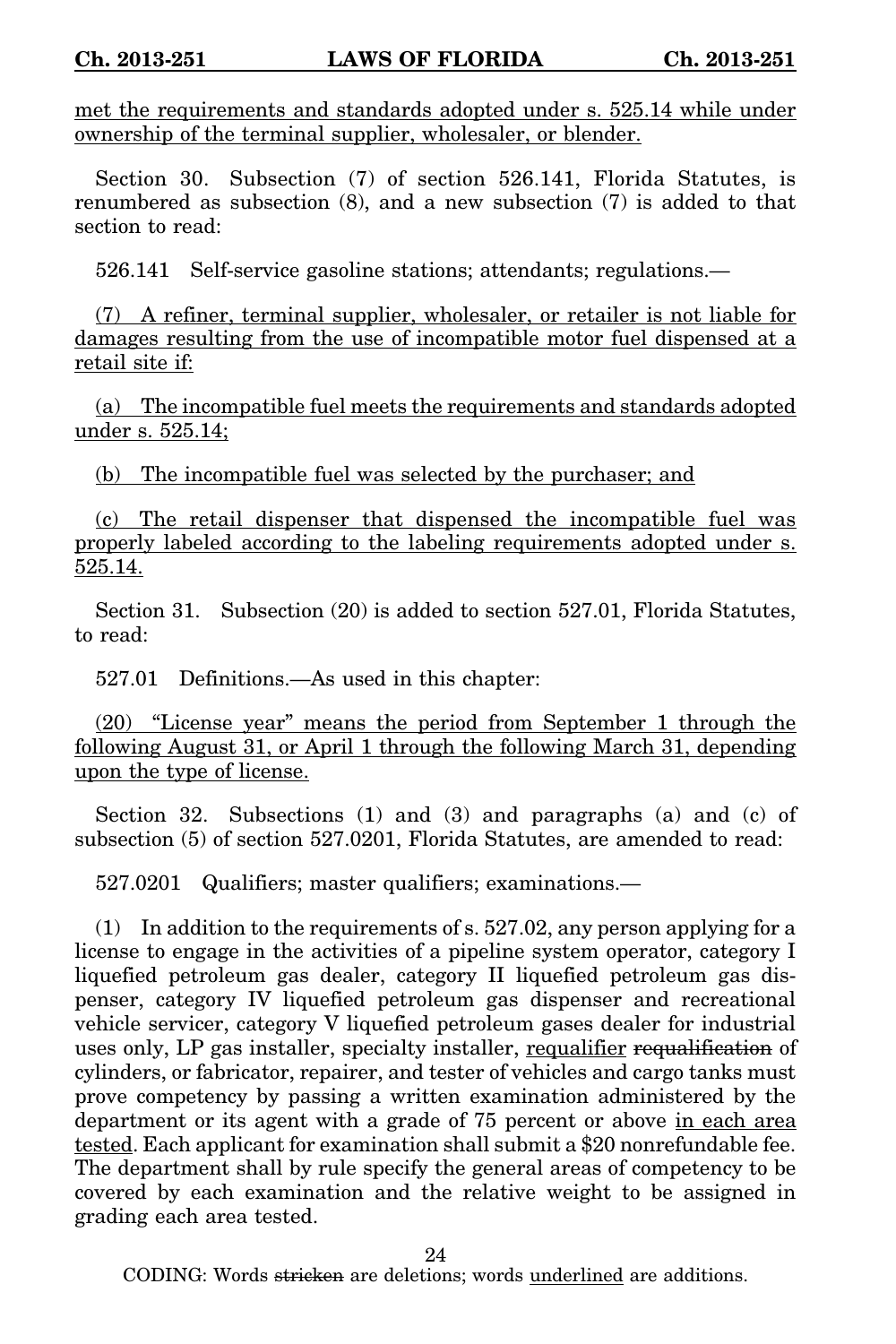(3) Qualifier cards issued to category I liquefied petroleum gas dealers and liquefied petroleum gas installers shall expire 3 years after the date of issuance. All category I liquefied petroleum gas dealer qualifiers and liquefied petroleum gas installer qualifiers holding a valid qualifier card upon the effective date of this act shall retain their qualifier status until July 1, 2003, and may sit for the master qualifier examination at any time during that time period. All such category I liquefied petroleum gas dealer qualifiers and liquefied petroleum gas installer qualifiers may renew their qualification on or before July 1, 2003, upon application to the department, payment of a \$20 renewal fee, and documentation of the completion of a minimum of 16 12 hours approved continuing education courses, as defined by department rule, during the previous 3-year period. Applications for renewal must be made 30 calendar days before prior to expiration. Persons failing to renew before prior to the expiration date must reapply and take a qualifier competency examination in order to reestablish category I liquefied petroleum gas dealer qualifier and liquefied petroleum gas installer qualifier status. If a category I liquefied petroleum gas qualifier or liquefied petroleum gas installer qualifier becomes a master qualifier at any time during the effective date of the qualifier card, the card shall remain in effect until expiration of the master qualifier certification.

(5) In addition to all other licensing requirements, each category I liquefied petroleum gas dealer and liquefied petroleum gas installer must, at the time of application for licensure, identify to the department one master qualifier who is a full-time employee at the licensed location. This person shall be a manager, owner, or otherwise primarily responsible for overseeing the operations of the licensed location and must provide documentation to the department as provided by rule. The master qualifier requirement shall be in addition to the requirements of subsection (1).

(a) In order to apply for certification as a master qualifier, each applicant must be a category I liquefied petroleum gas dealer qualifier or liquefied petroleum gas installer qualifier, must be employed by a licensed category I liquefied petroleum gas dealer, liquefied petroleum gas installer, or applicant for such license, must provide documentation of a minimum of 1 year's work experience in the gas industry, and must pass a master qualifier competency examination. Master qualifier examinations shall be based on Florida's laws, rules, and adopted codes governing liquefied petroleum gas safety, general industry safety standards, and administrative procedures. The applicant examination must be successfully pass the examination completed by the applicant with a grade of 75 percent or above more. Each applicant for master qualifier status must shall submit to the department a nonrefundable \$30 examination fee before prior to the examination.

(c) Master qualifier status shall expire 3 years after the date of issuance of the certificate and may be renewed by submission to the department of documentation of completion of at least 16 12 hours of approved continuing education courses during the 3-year period; proof of employment with a licensed category I liquefied petroleum gas dealer, liquefied petroleum gas

25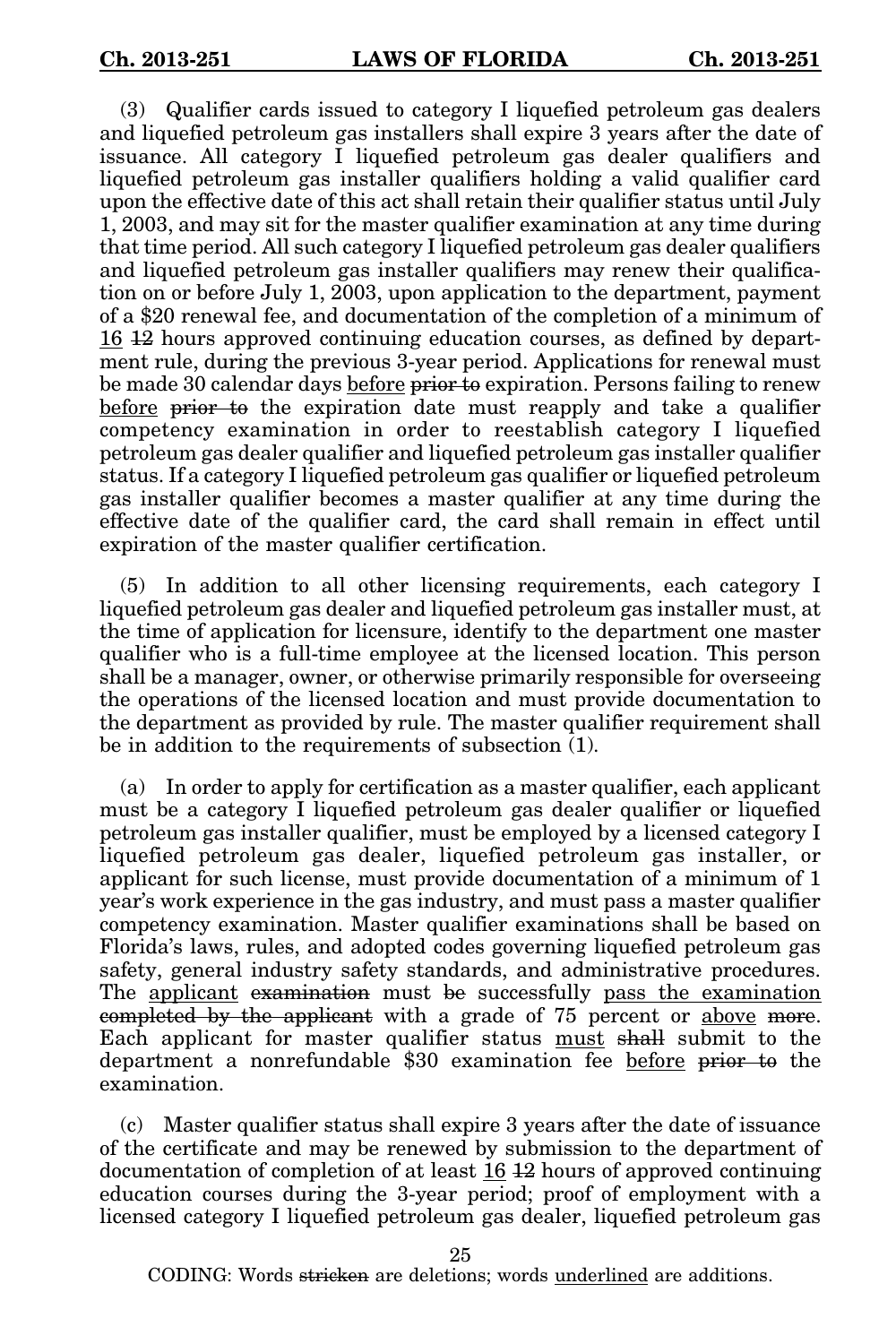installer, or applicant; and a \$30 certificate renewal fee. The department shall define, by rule, approved courses of continuing education.

Section 33. Section 527.03, Florida Statutes, is amended to read:

527.03 Annual renewal of license.—All licenses required under this chapter shall be renewed annually subject to the license fees prescribed in s. 527.02. All licenses, except Category III Liquefied Petroleum Gas Cylinder Exchange Unit Operator licenses and Dealer in Appliances and Equipment for Use of Liquefied Petroleum Gas licenses, shall be renewed for the period beginning September 1 and shall expire on the following August 31 unless sooner suspended, revoked, or otherwise terminated. Category III Liquefied Petroleum Gas Cylinder Exchange Unit Operator licenses and Dealer in Appliances and Equipment for Use of Liquefied Petroleum Gas licenses shall be renewed for the period beginning April 1 and shall expire on the following March 31 unless sooner suspended, revoked, or otherwise terminated. Any license allowed to expire on August 31 shall become inoperative because of failure to renew. The fee for restoration of a license is equal to the original license fee and must be paid before the licensee may resume operations.

Section 34. Subsection (3) of section 531.415, Florida Statutes, is amended to read:

531.415 Fees.—

(3) Any petroleum product taxed under s. 525.09 and any petroleum equipment used to measure petroleum fuel, as defined in s. 525.01, owned by a person licensed pursuant to chapter 206 is exempt from the fees established in this section.

Section 35. Subsection (3) of section 531.61, Florida Statutes, is amended to read:

531.61 Exemptions from permit requirement.—Commercial weights or measures instruments or devices are exempt from the permit requirements of ss. 531.60-531.66 if:

(3) The device is used exclusively for measuring aviation fuel or petroleum products inspected taxed under chapter 525 s. 525.09.

Section 36. Section 531.67, Florida Statutes, is created to read:

531.67 Expiration of sections.—Sections 531.60, 531.61, 531.62, 531.63, 531.64, 531.65, and 531.66 shall expire July 1, 2020.

Section 37. Section 40 of chapter 2009-66, Laws of Florida, is repealed.

Section 38. Paragraph (c) of subsection (5) of section 539.001, Florida Statutes, is amended to read:

539.001 The Florida Pawnbroking Act.—

26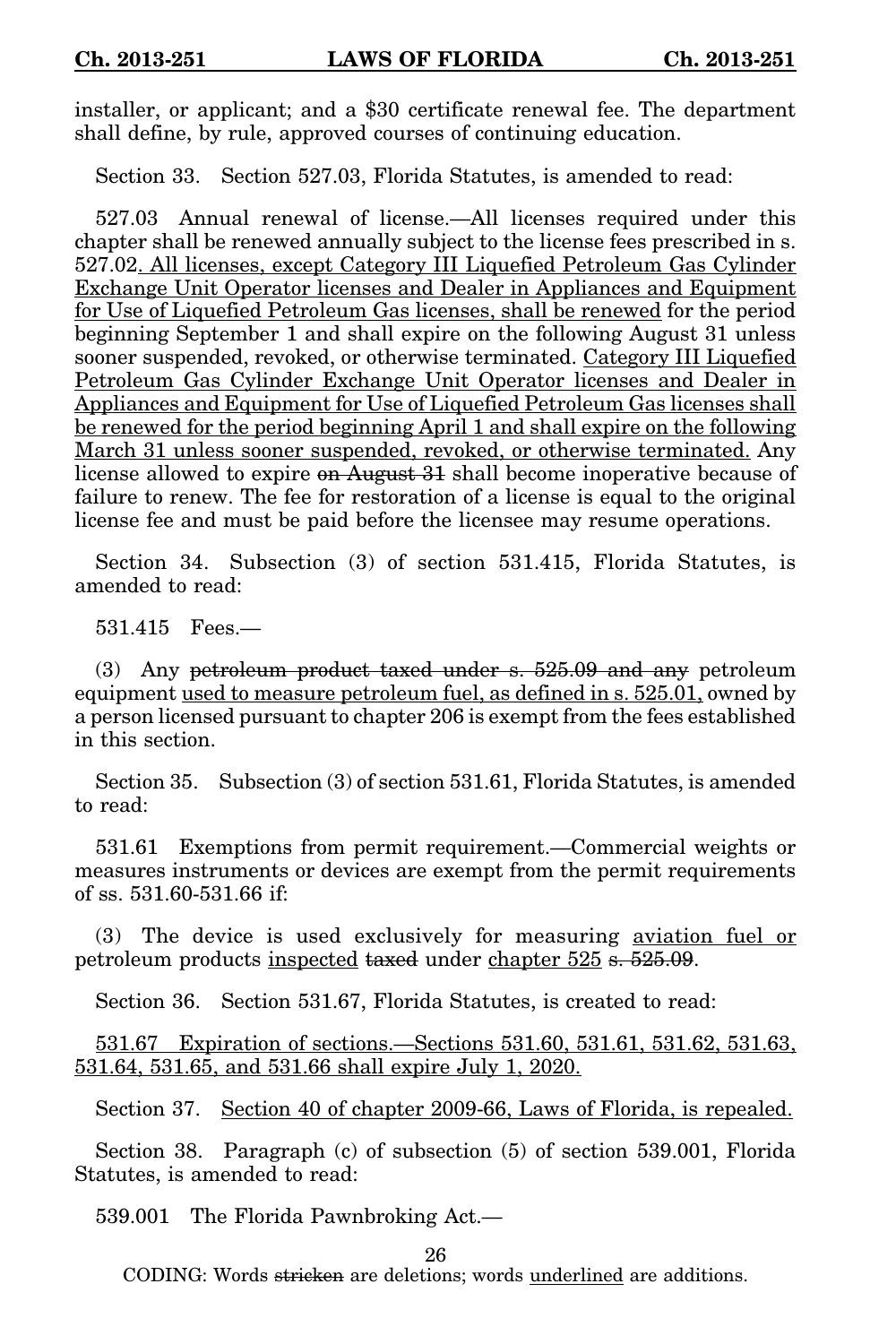(5) APPLICATION FOR LICENSE.—

(c) Each initial application for a license must be accompanied by a complete set of fingerprints taken by an authorized law enforcement officer or a fingerprinting service provider approved by the Department of Law Enforcement, \$300 for the first year's license fee, and the actual cost to the agency for fingerprint analysis for each person subject to the eligibility requirements. The agency shall submit the fingerprints to the Department of Law Enforcement for state processing, and the Department of Law Enforcement shall forward the fingerprints to the Federal Bureau of Investigation for a national criminal history check. These fees and costs are not refundable.

Section 39. Paragraph (b) of subsection (1) of section 559.802, Florida Statutes, is amended to read:

559.802 Franchises; exemption.—

(1) The sale of a franchise is exempt from this part if:

(b) Before offering for sale or selling a franchise to be located in this state or to a resident of this state, the franchisor files a notice with the department, on a form adopted by the department, stating that the franchisor is in substantial compliance with the requirements of the Federal Trade Commission rule, and pays a fee in an amount set by the department, not exceeding \$100.

Section 40. Section 559.803, Florida Statutes, is amended to read:

559.803 Disclosure statement.—At least 3 working days before prior to the time the purchaser signs a business opportunity contract, or at least 3 working days before prior to the receipt of any consideration by the seller, whichever occurs first, the seller must provide the prospective purchaser a written document, the cover sheet of which is entitled in at least 12-point boldfaced capital letters "DISCLOSURES REQUIRED BY FLORIDA LAW." Under this title shall appear the following statement in at least 10-point type: "The State of Florida has not reviewed and does not approve, recommend, endorse, or sponsor any business opportunity. The information contained in this disclosure has not been verified by the state. If you have any questions about this investment, see an attorney before you sign a contract or agreement." Nothing except the title and required statement shall appear on the cover sheet. Immediately following the cover sheet, the seller must provide an index page that briefly lists the contents of the disclosure document as required in this section and any pages on which the prospective purchaser can find each required disclosure. At the top of the index page, the following statement must appear in at least 10-point type: "The State of Florida requires sellers of business opportunities to disclose certain information to prospective purchasers. This index is provided to help you locate this information." If the index contains other information not required by this section, the seller shall place a designation beside each of the

27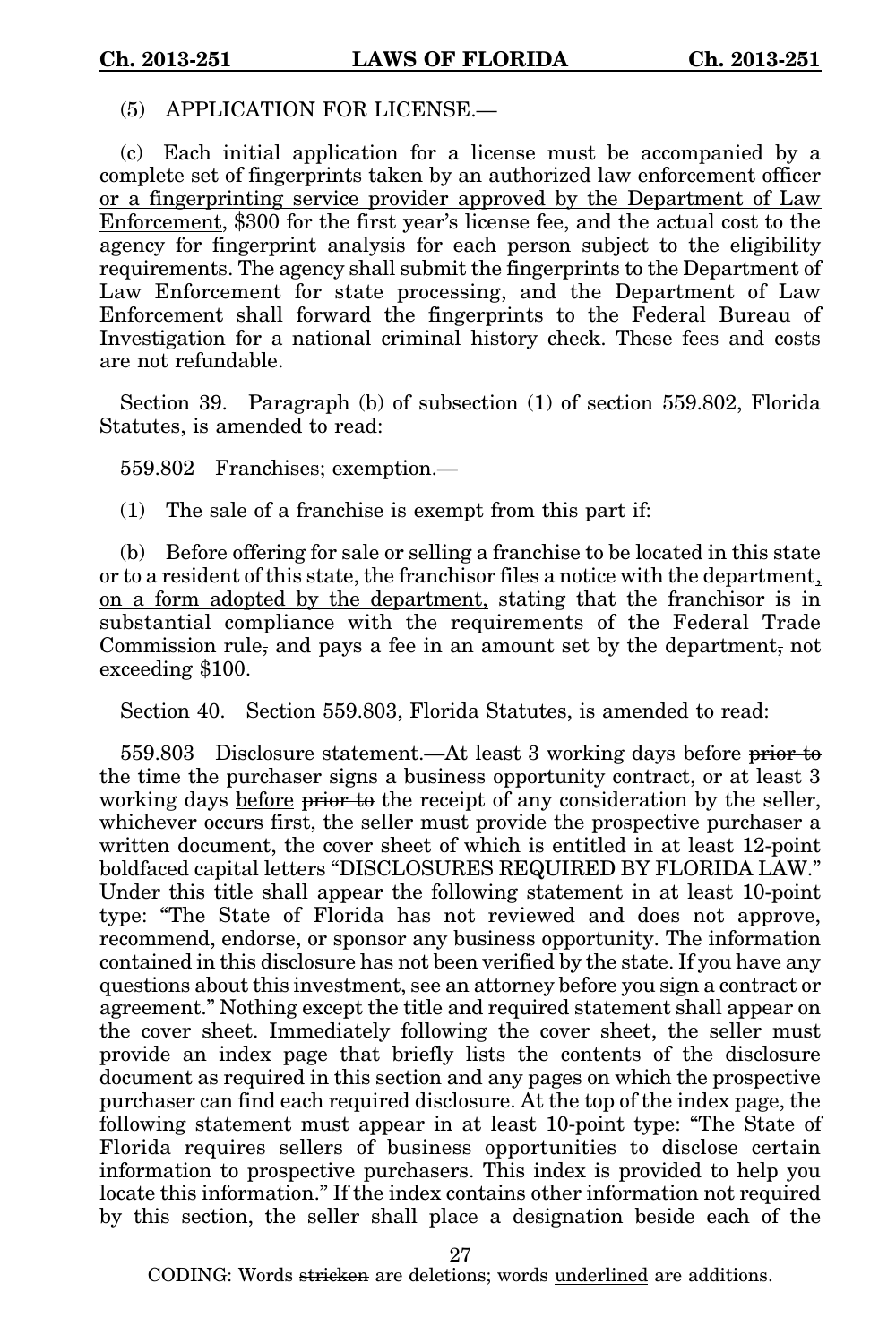disclosures required by this section and provide an explanation of the designation at the end of the statement at the top of the index page. The disclosure document shall contain the following information:

(1) The name of the seller; whether the seller is doing business as an individual, partnership, corporation, or other business entity; the names under which the seller has done business; and the name of any parent or affiliated company that will engage in business transactions with the purchasers or who takes responsibility for statements made by the seller.

(2) The names, addresses, and titles of the seller's officers, directors, trustees, general partners, general managers, and principal executives and of any other persons charged with the responsibility for the seller's business activities relating to the sale of business opportunities.

(3) The length of time the seller has:

(a) Sold business opportunities; or

(b) Sold business opportunities involving the products, equipment, supplies, or services currently being offered to the purchaser.

(4) A full and detailed description of the actual services that the business opportunity seller undertakes to perform for the purchaser.

 $(5)$  A copy of a current (not older than 13 months) financial statement of the seller that is no older than 13 months, updated to reflect material changes in the seller's financial condition.

(6) If training is promised by the seller, a complete description of the training, the length of the training, and the cost or incidental expenses of that training, including the which cost or expense the purchaser will be required to incur.

(7) If the seller promises services to be performed in connection with the placement of the equipment, product, or supplies at a location, the full nature of those services as well as the nature of the agreements to be made with the owners or managers of the location where the purchaser's equipment, product, or supplies will be placed.

(8) If the business opportunity seller is required to secure a bond, guaranteed letter of credit, or certificate of deposit pursuant to s. 559.807, either of the following statements:

(a) "As required by Florida law, the seller has secured a bond issued by ......, a surety company authorized to do business in this state. Before signing a contract to purchase this business opportunity, you should confirm the bond's status with the surety company."; or

(b) "As required by Florida law, the seller has established a guaranteed letter of credit or certificate of deposit …(number of account)… with …(name

28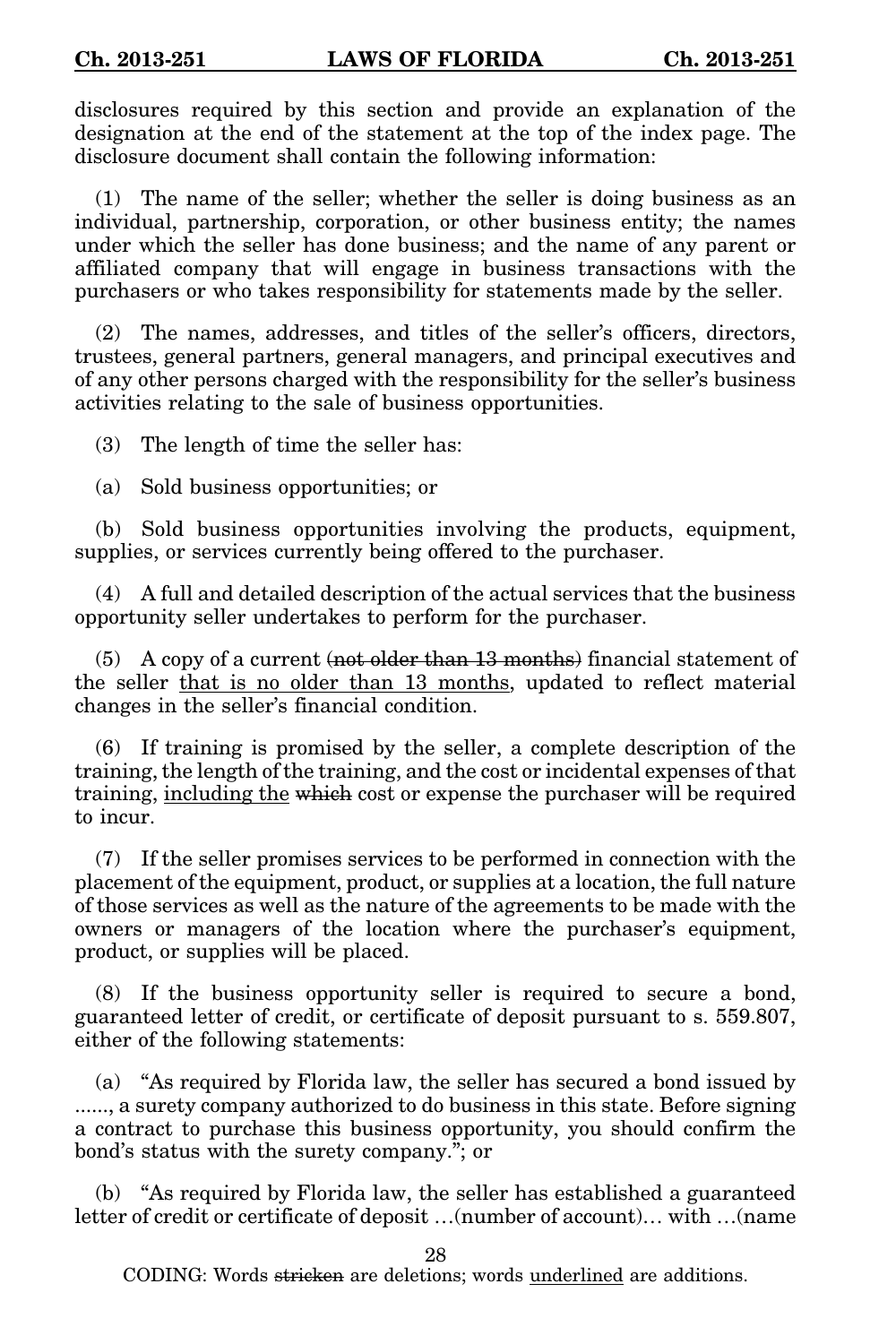and address of bank or savings institution)…. Before signing a contract to purchase this business opportunity, you should confirm with the bank or savings institution the current status of the guaranteed letter of credit or certificate of deposit."

(9) The following statement: "If the seller fails to deliver the product, equipment, or supplies necessary to begin substantial operation of the business within 45 days of the delivery date stated in your contract, you may notify the seller in writing and cancel your contract."

(10) If the seller makes any statement concerning sales or earnings or a range of sales or earnings that may be made through this business opportunity, a statement disclosing:

(a) The total number of purchasers of business opportunities involving the product, equipment, supplies, or services being offered who have actually achieved sales of or received earnings in the amount or range specified within 3 years prior to the date of the disclosure statement.

(b) The total number of purchasers of business opportunities involving the product, equipment, supplies, or services being offered within 3 years before prior to the date of the disclosure statement.

 $(11)(a)$  The total number of persons who purchased the business opportunity being offered by the seller within the past 3 years.

(b) The names, addresses, and telephone numbers of the 10 persons who previously purchased the business opportunity from the seller and who are geographically closest to the potential purchaser.

(12) A statement disclosing who, if any, of the persons listed in subsections (1) and (2):

(a) Has, at any time during the previous 10 fiscal years, regardless of adjudication, been convicted of, or found guilty of, or pled guilty or nolo contendere to, or has been incarcerated within the last 10 years as a result of having previously been convicted of, or found guilty of, or pled guilty or nolo contendere to, a felony or a crime involving fraud, theft, larceny, violation of any franchise or business opportunity law or unfair or deceptive practices law, embezzlement, fraudulent conversion, misappropriation of property, or restraint of trade.

(b) Has, at any time during the previous 7 fiscal years, been held liable in a civil action resulting in a final judgment or has settled out of court any civil action or is a party to any civil action involving allegations of fraud (including violation of any franchise or business opportunity law or unfair or deceptive practices law), embezzlement, fraudulent conversion, misappropriation of property, or restraint of trade or any civil action which was brought by a present or former franchisee or franchisees and which involves or involved the franchise relationship. However, only material individual civil actions need be so listed pursuant to this paragraph, including any group of civil

29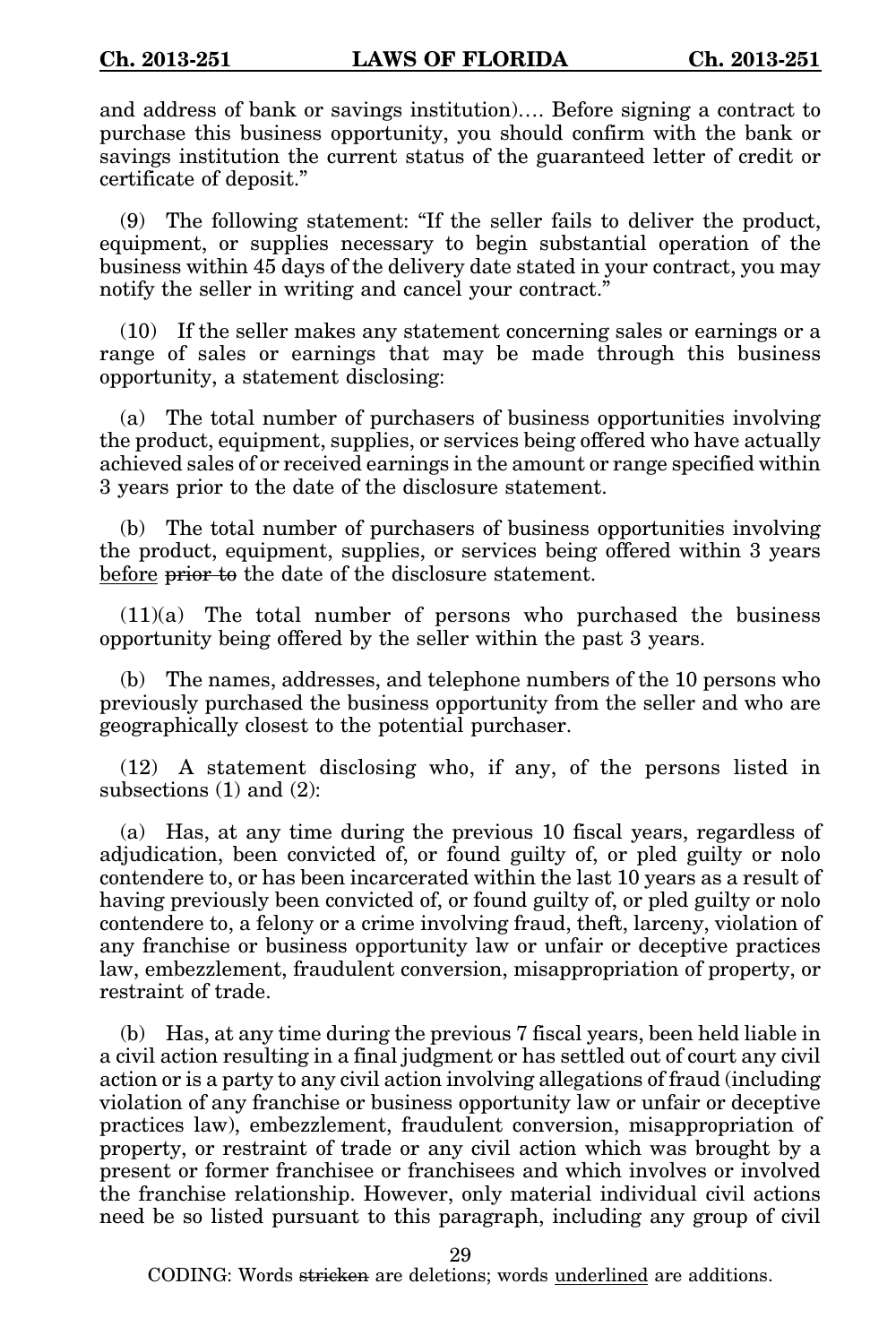actions which, irrespective of the materiality of any single such action, in the aggregate is material.

(c) Is subject to any currently effective state or federal agency or court injunctive or restrictive order, or has been subject to any administrative action in which an order by a governmental agency was rendered, or is a party to a proceeding currently pending in which such order is sought, relating to or affecting business opportunities activities or the business opportunity seller-purchaser relationship or involving fraud, (including violation of any franchise or business opportunity law or unfair or deceptive practices law), embezzlement, fraudulent conversion, misappropriation of property, or restraint of trade.

Such statement shall set forth the identity and location of the court or agency; the date of conviction, judgment, or decision; the penalty imposed; the damages assessed; the terms of settlement or the terms of the order; and the date, nature, and issuer of each such order or ruling. A business opportunity seller may include a summary opinion of counsel as to any pending litigation, but only if counsel's consent to the use of such opinion is included in the disclosure statement.

(13) A statement disclosing who, if any, of the persons listed in subsections (1) and (2) at any time during the previous 7 fiscal years has:

- (a) Filed in bankruptcy.
- (b) Been adjudged bankrupt.
- (c) Been reorganized due to insolvency.

(d) Been a principal, director, executive officer, or partner of any other person that has so filed or was so adjudged or reorganized during or within 1 year after the period that such person held such position in relation to such other person. If so, the name and location of the person having so filed or having been so adjudged or reorganized, the date thereof, and any other material facts relating thereto shall be set forth.

(14) A copy of the business opportunity contract which the seller uses as a matter of course and which is to be presented to the purchaser at closing.

Should any seller of business opportunities prepare a disclosure statement pursuant to 16 C.F.R. ss. 436.1 et seq., a Trade Regulation Rule of the Federal Trade Commission regarding Disclosure Requirements and Prohibitions Concerning Franchising and Business Opportunity Ventures, the seller may file that disclosure statement in lieu of the document required pursuant to this section. Should the seller be required pursuant to 16 C.F.R. to prepare any other documents to be presented to the prospective purchaser, those documents shall also be filed with the department.

Section 41. Section 559.805, Florida Statutes, is repealed.

30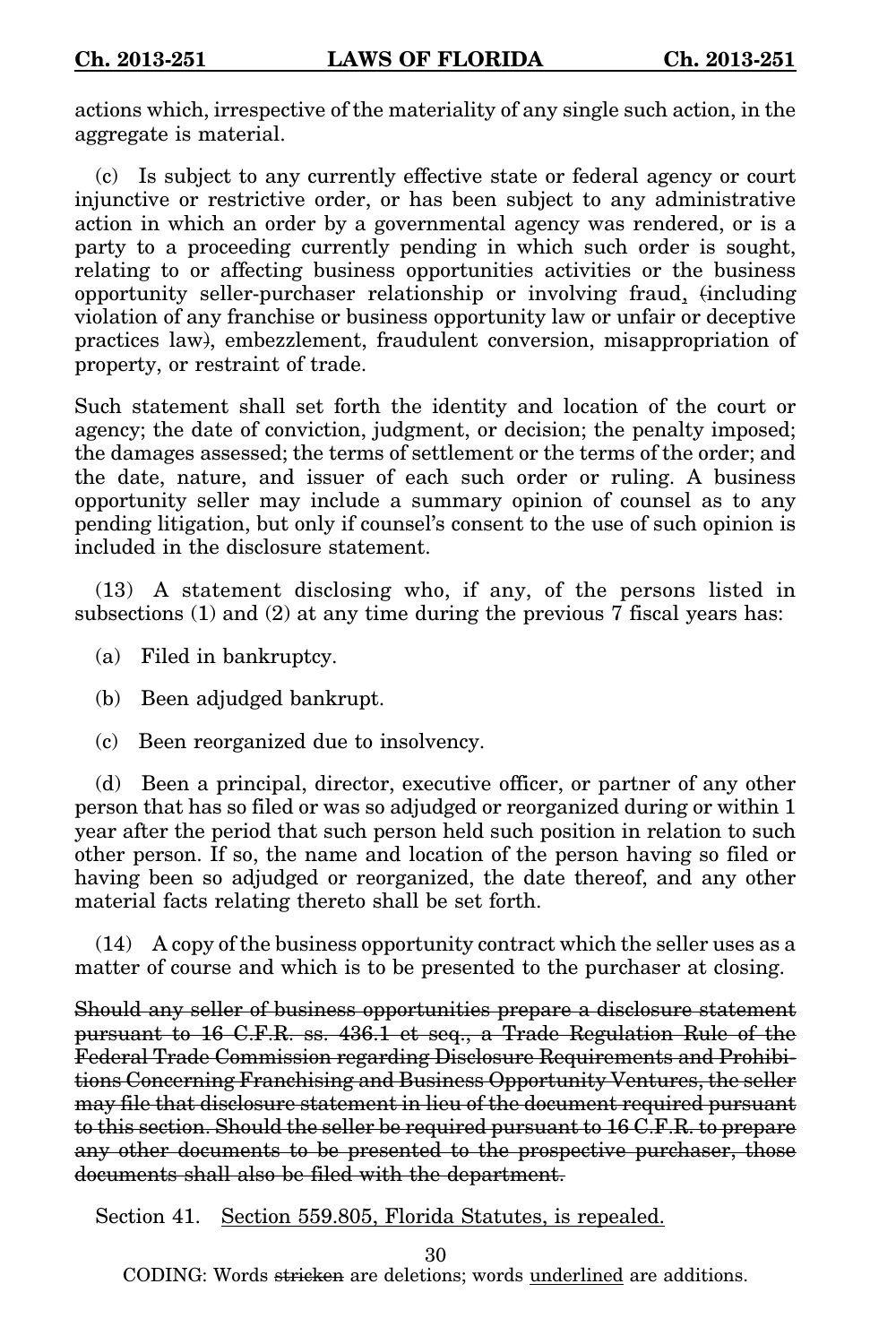Section 42. Section 559.807, Florida Statutes, is amended to read:

559.807 Bond or other security required.—

 $(1)$  If the business opportunity seller makes any representations set forth in s.  $559.801(1)(a)3$ ., the seller must either have obtained a surety bond issued by a surety company authorized to do business in this state or have established a certificate of deposit or a guaranteed letter of credit with a licensed and insured bank or savings institution located in the state. The amount of the bond, certificate of deposit, or guaranteed letter of credit shall be an amount not less than \$50,000.

 $(2)$  The bond, certificate of deposit, or guaranteed letter of credit shall be in the favor of the department for the use and benefit of any person who is injured by the fraud, misrepresentation, breach of contract, financial failure, or violation of any provision of this part by the seller. Such liability may be enforced by filing an action at law in a court of competent jurisdiction without precluding enforcement in an administrative action pursuant to chapter 120. However, the bond, certificate of deposit, or guaranteed letter of credit shall be amenable and enforceable only by and through administrative proceedings before the department. A money judgment resulting from an action at law, less any award for costs and attorney's fees, shall be prima facie evidence sufficient to establish the value of the claim in an administrative action. It is the intent of the Legislature that such bond, certificate of deposit, or guaranteed letter of credit shall be applicable and liable only for payment of claims duly adjudicated by order of the department. The bond, certificate of deposit, or guaranteed letter of credit shall be open to successive claims but the aggregate amount may not exceed the amount of the bond, certificate of deposit, or guaranteed letter of credit.

Section 43. Section 559.813, Florida Statutes, is amended to read:

559.813 Remedies; enforcement.—

(1) If a business opportunity seller uses untrue or misleading statements in the sale of a business opportunity, fails to give the proper disclosures in the manner required by this part, or fails to deliver the equipment, supplies, or products necessary to begin substantial operation of the business within 45 days after of the delivery date stated in the business opportunity contract, or if the contract does not comply with the requirements of this part, the purchaser may, within 1 year after of the date of execution of the contract and upon written notice to the seller, rescind the contract and shall be entitled to receive from the business opportunity seller all sums paid to the business opportunity seller. Upon receipt of such sums, the purchaser shall make available to the seller at the purchaser's address, or at the places at which they are located at the time notice is given, all products, equipment, or supplies received by the purchaser. The purchaser shall not be entitled to unjust enrichment by exercising the remedies provided in this subsection.

31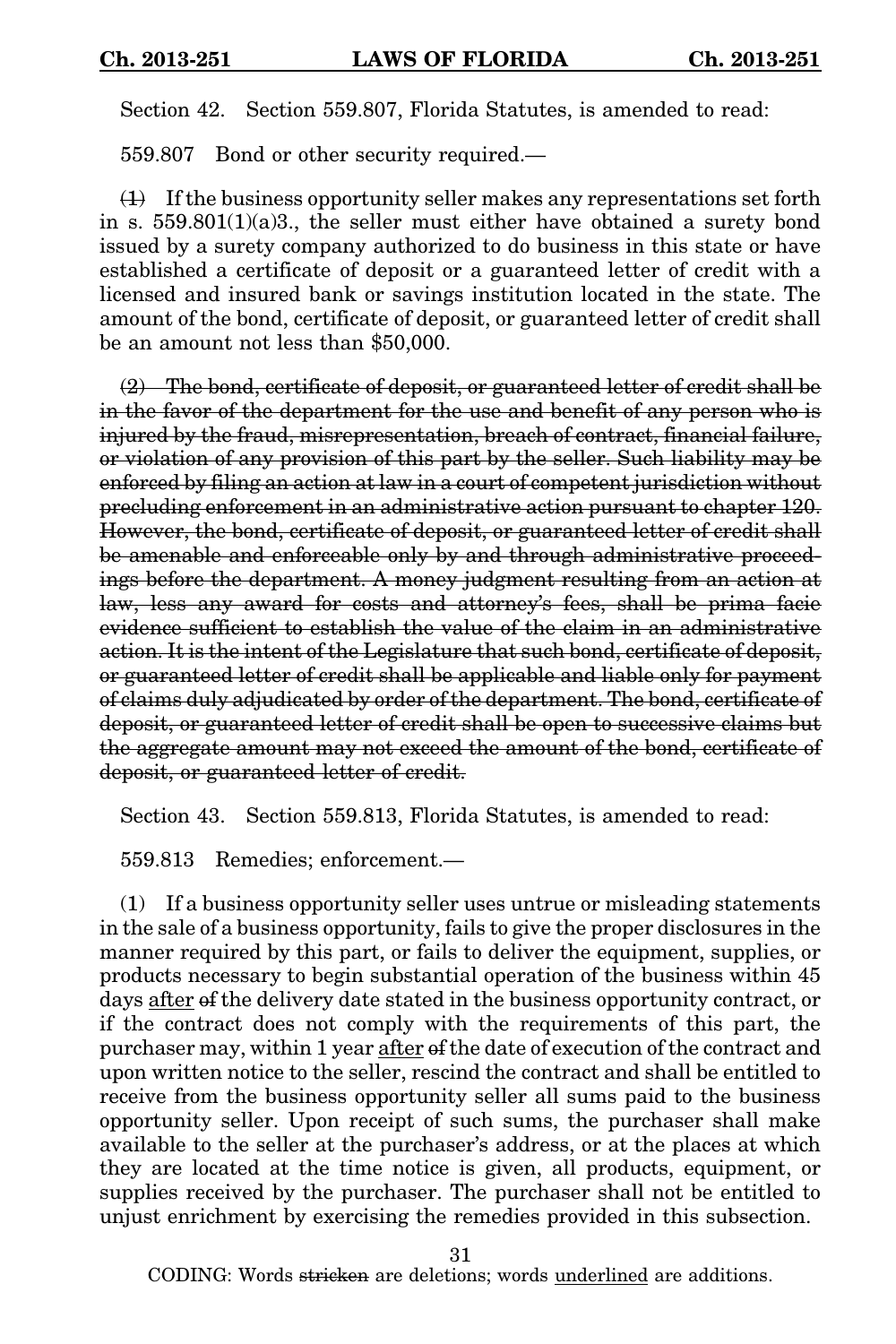$(2)(a)$  The department may enter an order imposing one or more of the penalties set forth in paragraph (b) if the department finds that a seller or any of the seller's principal officers or agents:

1. Violated or is operating in violation of any of the provisions of this part or of the rules adopted or orders issued thereunder;

2. Made a material false statement in any application, document, or record required to be submitted or retained under this part;

3. Refused or failed, after notice, to produce any document or record or disclose any information required to be produced or disclosed under this part or the rules of the department;

4. Made a material false statement in response to any request or investigation by the department, the Department of Legal Affairs, or the state attorney; or

5. Has intentionally defrauded the public through dishonest or deceptive means.

(b) Upon a finding as set forth in paragraph  $(a)$ , the department may enter an order doing one or more of the following:

1. Issuing a notice of noncompliance pursuant to s. 120.695.

2. Imposing an administrative fine not to exceed \$5,000 per violation for each act which constitutes a violation of this part or a rule or order.

3. Directing that the seller or its principal officers or agents cease and desist specified activities.

4. Refusing to issue or revoking or suspending an advertisement identification number.

5. Placing the registrant on probation for a period of time, subject to such conditions as the department may specify.

(c) The administrative proceedings which could result in the entry of an order imposing any of the penalties specified in paragraph (b) shall be conducted in accordance with chapter 120.

 $(2)$ (3) Any purchaser injured by a violation of this part, or by the business opportunity seller's breach of a contract subject to this part or any obligation arising therefrom, may bring an action for recovery of damages, including reasonable <u>attorney</u> attorney's fees.

 $(3)(4)$  Upon complaint of any person that a business opportunity seller has violated the provisions of this part, the circuit court shall have jurisdiction to enjoin the defendant from further such violations.

32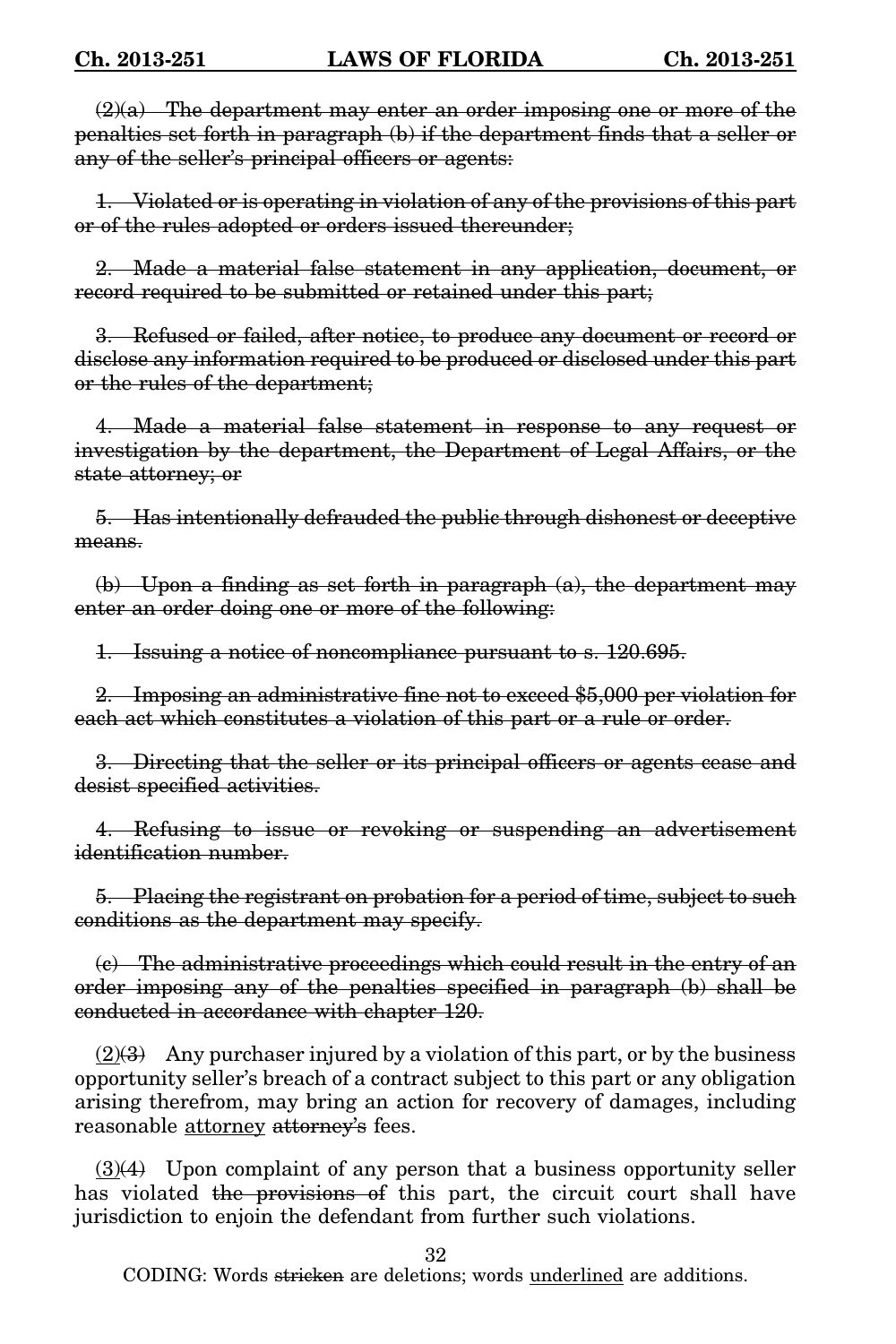$(4)(5)$  The Department of Legal Affairs, the Department of Agriculture and Consumer Services, or the state attorney, if a violation of this part occurs in her or his judicial circuit, is are the enforcing authority authorities for purposes of this part, and they may bring civil actions in circuit court for temporary or permanent injunctive relief and may seek other appropriate civil relief, including, but not limited to, a civil penalty not to exceed \$5,000 for each violation, restitution and damages for injured purchasers of business opportunities, and court costs and reasonable attorney attorney's fees.

 $(5)(6)$  Any remedy provided in this section may be recovered in an appropriate action, or the enforcing authority may terminate any investigation or action upon agreement by the offender to pay a as stipulated civil penalty, to make restitution or pay damages to purchasers, or to satisfy any other relief authorized in this section and requested by the enforcing authority.

 $(6)(7)$  The remedies provided in this section herein shall be in addition to any other remedies provided by law or in equity.

(8) The department has the authority to adopt rules pursuant to chapter 120 to implement this part.

Section 44. Section 559.815, Florida Statutes, is amended to read:

559.815 Penalties.—Any person who fails to file with the department as required by s. 559.805 or who commits an act described in s. 559.809 is guilty of a felony of the third degree, punishable as provided in s. 775.082, s. 775.083, or s. 775.084.

Section 45. Paragraph (a) of subsection (1) of section 559.9221, Florida Statutes, is amended to read:

559.9221 Motor Vehicle Repair Advisory Council.—The Motor Vehicle Repair Advisory Council is created to advise and assist the department in carrying out this part.

(1) The membership of the council may not exceed nine 11 members appointed by the Commissioner of Agriculture.

(a) Six Eight industry members of the council must be chosen from individuals already engaged in the motor vehicle repair business who are eligible to be registered under this part. The professional members of this council must be licensed under this part. The commissioner shall select one industry member from each of the following categories:

1. Independent automotive mechanics shops.

2. Franchise or company-owned automotive mechanics shops.

3. Independent Automotive collision shops.

33